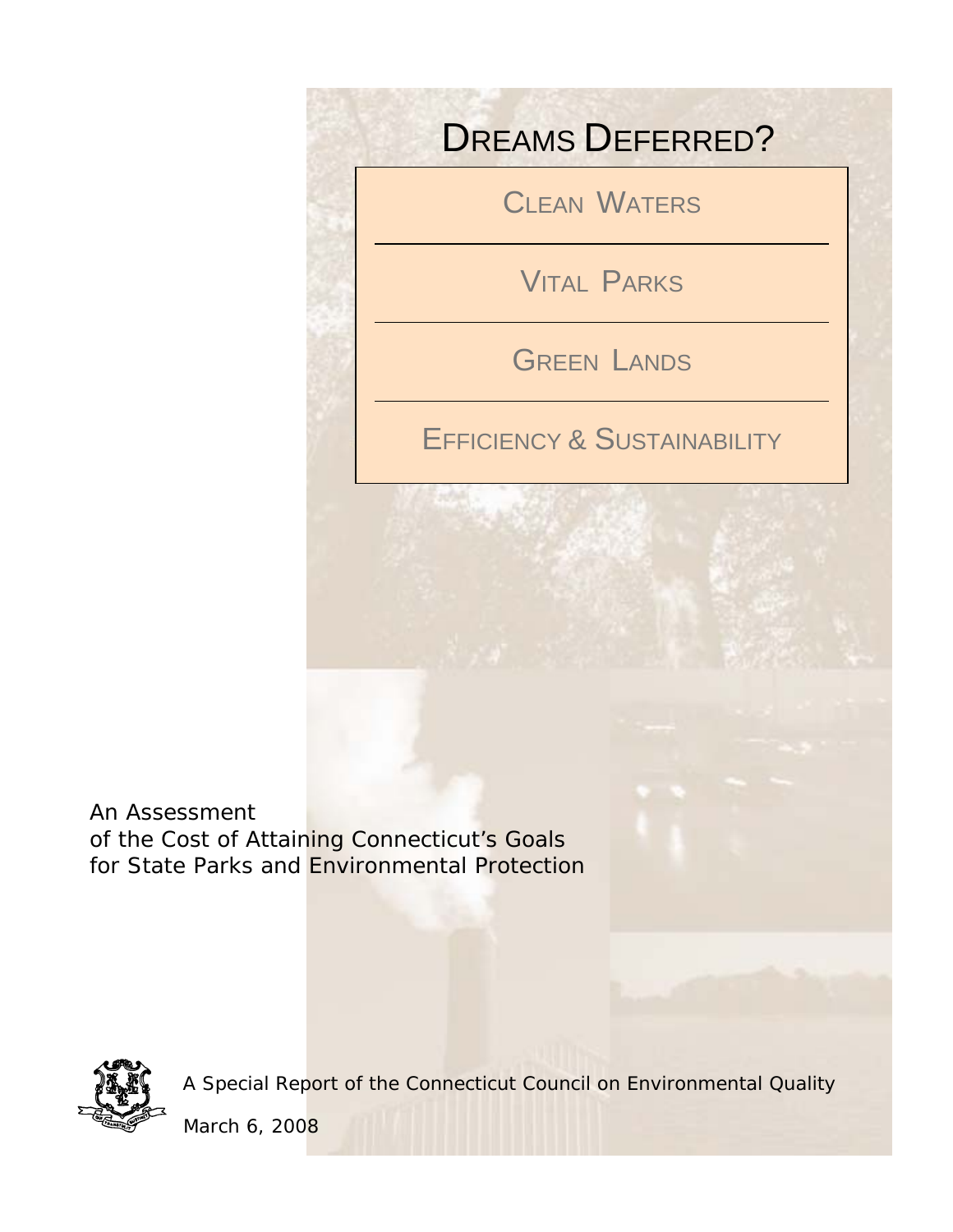# **TABLE OF CONTENTS**

| PART 1: AN INVESTMENT PLAN TO MEET CONNECTICUT'S ENVIRONMENTAL GOALS |                                                                                                                        |    |  |  |
|----------------------------------------------------------------------|------------------------------------------------------------------------------------------------------------------------|----|--|--|
|                                                                      | Table I - Summary of Core State Environmental Goals, Progress,<br>Estimated Financial Need and Recent Financial Effort | 6  |  |  |
|                                                                      | Farmland: 130,000 by 2050 -- Goals and Recommendations                                                                 | 8  |  |  |
|                                                                      | Losing the Race for Open Space -- Goals and Recommendations                                                            | 9  |  |  |
|                                                                      | Clean Rivers, a Sound Alive -- Goals and Recommendations                                                               | 10 |  |  |
|                                                                      | Recycling: Stuck in Second Gear -- Goals and Recommendations                                                           | 11 |  |  |
|                                                                      | Wasting Energy, Changing the Climate - Goals & Recommendations                                                         | 12 |  |  |
|                                                                      | More State Parks Than Staff -- Goals and Recommendations                                                               | 13 |  |  |
|                                                                      | PART 2: CONTINUOUS RESPONSIBILITIES AND DAILY OPERATIONS OF THE DEP                                                    | 14 |  |  |
|                                                                      |                                                                                                                        | 15 |  |  |
|                                                                      |                                                                                                                        | 16 |  |  |
|                                                                      |                                                                                                                        | 17 |  |  |
|                                                                      | Do Parks Compete with Environmental Protection?                                                                        | 19 |  |  |
|                                                                      | Beyond Parks: Protecting and Improving the Environment                                                                 | 20 |  |  |
|                                                                      |                                                                                                                        | 20 |  |  |
|                                                                      |                                                                                                                        | 22 |  |  |
|                                                                      | Another Problem with Special Funds: Insolvency                                                                         | 23 |  |  |
|                                                                      | Recommendations for the DEP Annual Operating Budget                                                                    | 24 |  |  |
|                                                                      |                                                                                                                        | 25 |  |  |
|                                                                      |                                                                                                                        | 26 |  |  |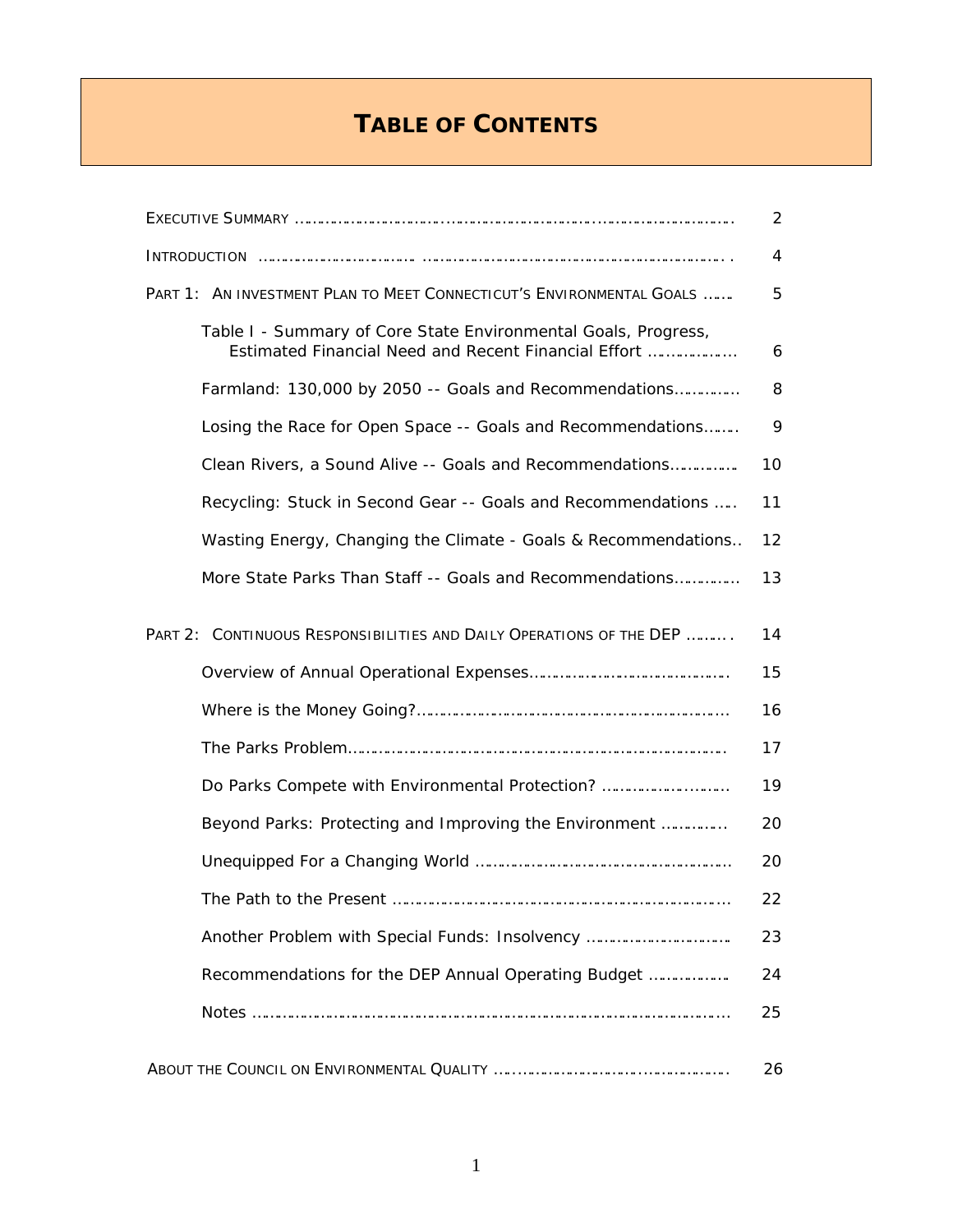### **EXECUTIVE SUMMARY**

Connecticut's environmental goals are within reach, but they will not be reached unless progress accelerates.

### **PART 1: AN INVESTMENT PLAN TO REACH CONNECTICUT'S ENVIRONMENTAL GOALS**

Part 1 of this report examines the capital investment required to meet the state's goals for land conservation, clean water and recycling as well as repair of state parks. Capital spending for the past five years was well below one-third of the annual amount required to meet established targets. Capital authorizations for the current fiscal year are closer to what is required. Without capital investment, core goals definitely will be missed.

**Recommendation 1:** Authorize capital funding sufficient to reach Connecticut's established goals for land conservation, sewage-free rivers, a restored Long Island Sound, waste recycling and repair of state parks. In sum, this is about 190 million dollars per year; capital investments usually are funded from general obligation bonds, but alternatives must be examined. Separately, municipalities will require about 150 million annually in loans for sewage treatment construction projects, which the state typically provides through the sale of revenue bonds. These amounts are shown in more detail in Table 1 on Page 6.

#### **PART 2: CONTINUOUS RESPONSIBILITIES AND DAILY OPERATIONS**

After the capital investments are made, Connecticut residents will see clear improvements in Connecticut's environment, as well as those sectors of the economy that depend on clean waterways, a thriving sound, and tourism. Meanwhile, the basic tasks of protecting air and water and managing our forests and parks go on daily, and are the foundation on which any future improvements will be built. Remarkably, the Department of Environmental Protection (DEP) spends no more state tax dollars (adjusted for inflation) in a day of operation than it did when it was created in 1972. It seems unlikely that the 1972 General Fund appropriation would be enough in 2008, given 35 years of added responsibilities. **Part 2** of this report examines that statement and concludes: It's not.

The DEP is unable to respond adequately to Connecticut's current and emerging problems, primarily because its limited funds are bound to traditional programs that cannot be abandoned. The DEP relies on numerous fees and federal grants to do its work and is remarkably productive. Many residents doubtless would be surprised to learn that their state tax dollars are used only minimally to pay for core environmental protection programs such as regulation of industrial water pollution and waste, agricultural pollution, air quality and similar programs. The largest share of the DEP's General Fund dollars (i.e., dollars appropriated from state taxes) go to state park operations, and yet analyses show that the state parks are themselves in need of greater General Fund support. The separate plights of state park operations and the DEP's environmental protection programs are a major theme of this report and lead to the recommendations below: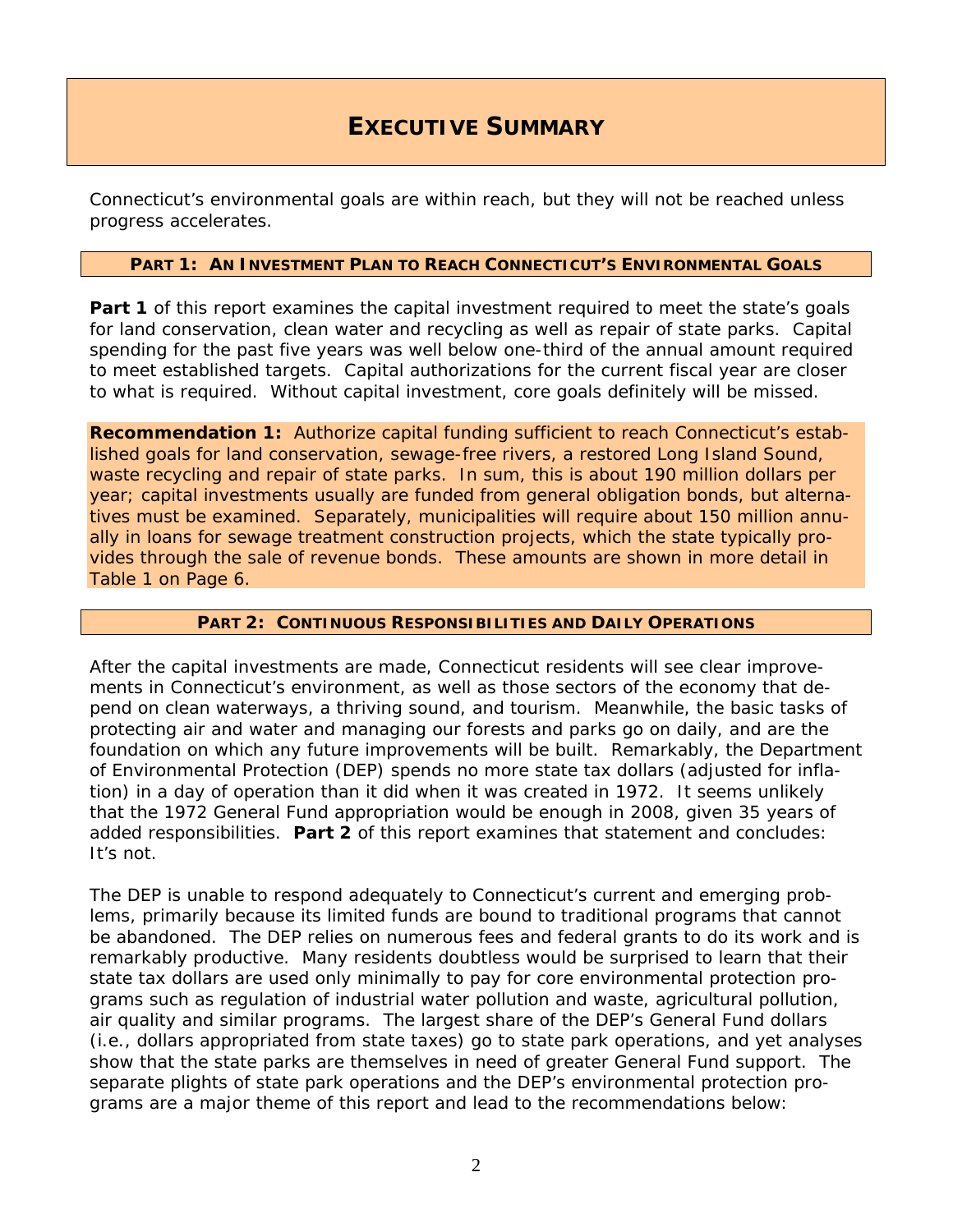**Recommendation 2:** For budgeting purposes only, detach the operation of state parks from other DEP functions. Fund the maintenance and operation of state parks and En-Con police at recommended levels as a service distinct from environmental protection.

**Recommendation 3:** Appropriate adequate General Fund dollars to the DEP that would allow the DEP to plan and fully implement essential environmental tasks, including:

- improve compliance,
- help create responsible growth and landscape stewardship,
- reduce pollution caused by runoff from developed areas new and old,
- help municipal wetlands commissions respond to growing development pressure,
- prevent excessively low flows in rivers and streams,
- create internet-based training, licensing and permitting,
- reduce greenhouse gas emissions,
- manage declining species.

**How much is needed?** The Council is confident that this answer can be calculated, but neither the Council nor the DEP has the resources to complete the detailed analysis. The amount will be less than one percent of the state's annual General Fund budget, but considerably more than the 0.24% (24 one-hundredths of one percent) appropriated for the next fiscal year. The need is likely to be about one-eighth of one percent for state park operations and two-thirds of one percent for environmental protection programs. This would put in Connecticut in the mid-range of similar states (Table 2, page 15).

The amount needed for state park operations was assessed by an objective consultant in 2003. A parallel analysis of the DEP's environmental protection obligations could yield a dependable estimate of the amount required to meet goals.

**Recommendation 4:** Governor M. Jodi Rell and The General Assembly should require the DEP to commission an objective analysis of the staffing and other annual operating expenses required to fulfill its environmental protection obligations, similar to the study completed for state park operations in 2003, and provide funds to complete the study.

**Recommendation 5:** Restore the Environmental Conservation Fund to solvency by:

- A. Creating a saltwater fishing license, with revenue going to the Environmental Conservation Fund.
- B. Amending statutes to return all revenue from sporting license sales and timber sales from state forests to the Environmental Conservation Fund.

**Recommendation 6:** The DEP should assess the level of service expected by applicants and set fees accordingly. Improvements in routine regulatory work should be paid for by the regulated parties.

The goals cited in this report – sewage-free rivers; vital parks and forests; thriving agriculture, a Sound that fully supports aquatic life; more recycling and less garbage disposal; reductions in the gases that cause global warming – are long-established in state plans and statutes and describe the Connecticut that its residents desire. The right investments will deliver those goals, and could reduce expenses of other state agencies when the overall health of residents improves along with their air and water and their time spent outdoors.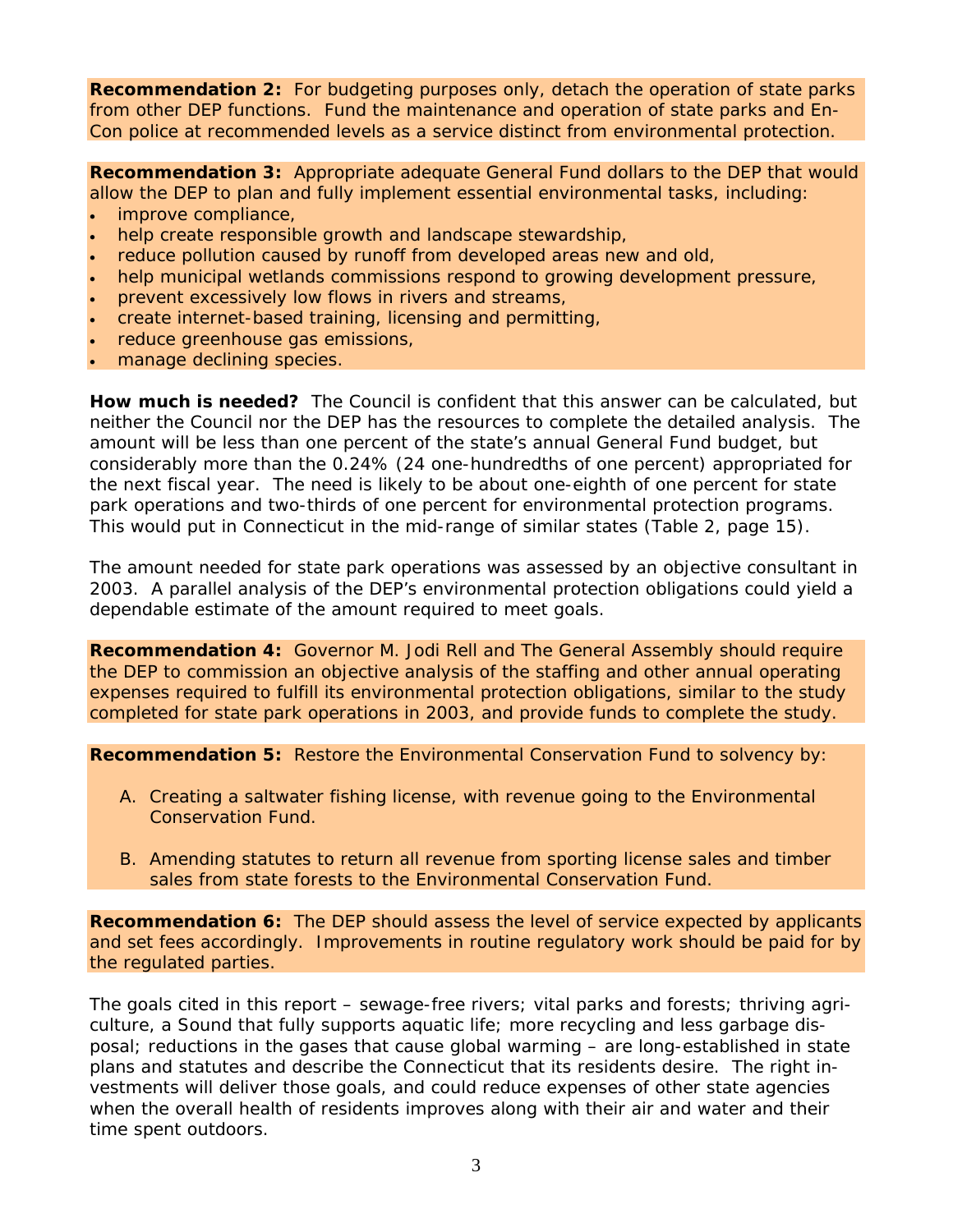### **INTRODUCTION**

Connecticut's citizens have set goals that are both challenging and realistic:

- Healthful air every day
- Sewage-free waters
- Conservation of farms, fields, forests and beaches
- A sustainable future where materials are recycled and energy is used efficiently

The Connecticut public also expects the DEP to provide a service that residents evidently enjoy very much: the operation of state parks. The evidence is seven million visitors a year. The operation of state parks, a direct service to individual residents, is so different from the responsibilities of regulating air, water and waste – usually thought of as the

core of environmental protection – that this report distinguishes between "state park operations" and "environmental protection." The funding challenges are quite different as well.

As illustrated in *Environmental Quality in Connecticut* and on the following pages, the state's goals are within reach. However, despite an uptick in spending in the current year, Connecticut is not on track to meet those goals.

To reach some of those goals, there is no substitute for substantial investment of capital funds. These are outlined in Part 1 of this report. From time to time, technological innovations are developed that have the effect of lowering costs to government. Also, market-

style programs such as the trading of nitrogen credits have led to more efficient deployment of public expenditures. However, despite hopes for innovations and greater efficiencies, there is an unavoidable need for public funds if Connecticut wants to see the future it envisions. These investments are estimated in Part 1.

The term "investment" is not used here as a euphemism for expenditure. Public expenditures for greater recycling, park improvements and energy efficiency, for example, will return great sums to Connecticut. The returns might go to Connecticut residents, municipalities, and businesses, rather than back to the state's coffers, but they are returns nonetheless. For example, in the late 1980s and early 1990s Connecticut invested about \$40 million in state funds to help launch curbside recycling in towns and cities. To date, residents have saved at least \$200 million, the difference between what it cost to handle the recyclables and what was avoided in disposal costs.

When these capital investments are made, Connecticut residents will see clear improvements in Connecticut's environment and economy. Meanwhile, the basic tasks of protecting air and water and managing our forests and parks go on daily, and are the foundation on which any future improvement will be built. Remarkably, the Department of Environmental Protection (DEP) spends no more state tax dollars (adjusted for inflation) in a day of operation than it did when it was created in 1972. It seems unlikely that the 1972 General Fund appropriation would be enough in 2008, given 35 years of added responsibilities. Part Two of this report examines that statement and concludes: It's not.

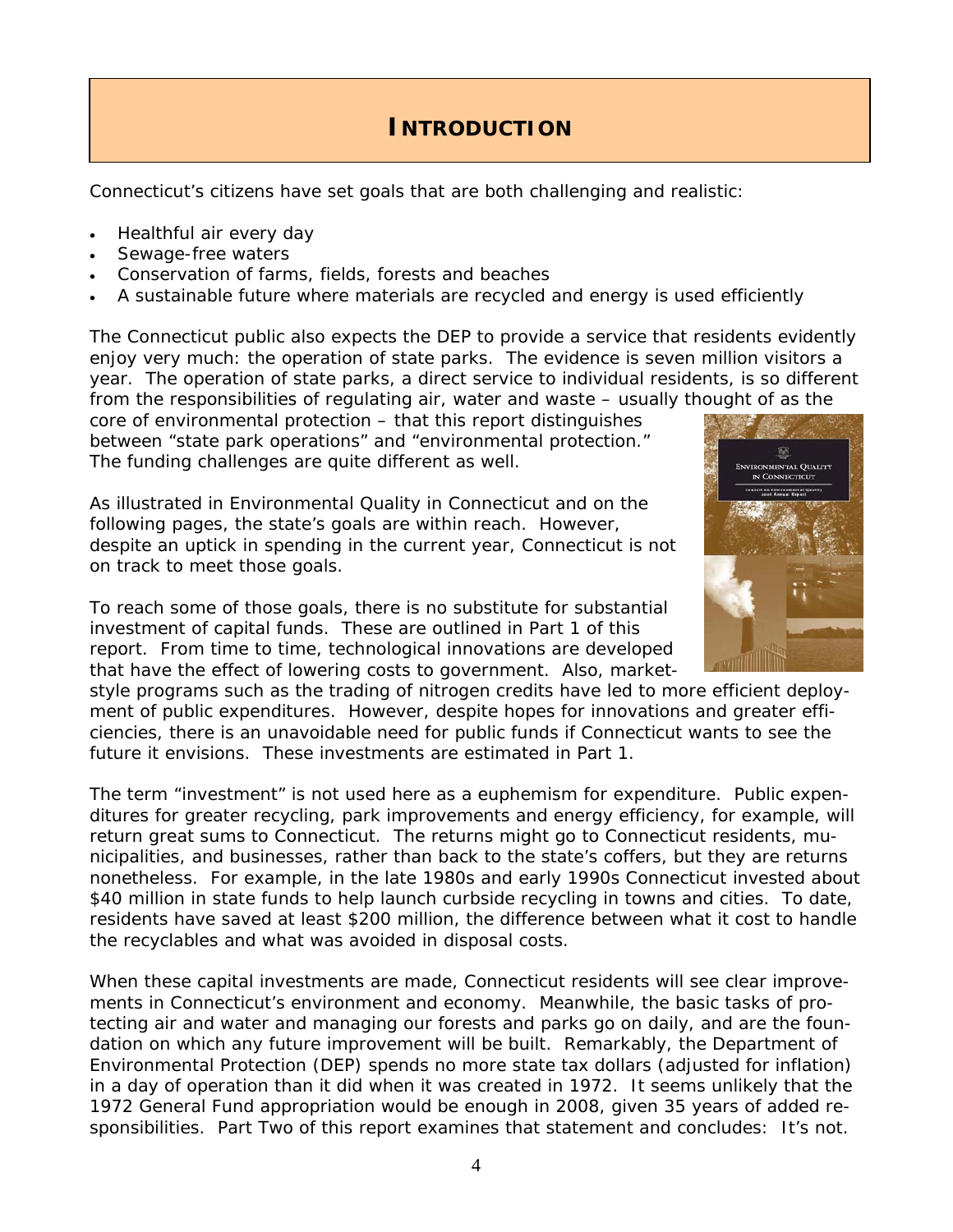# **PART 1: CAPITAL INVESTMENT TO REACH CONNECTICUT'S ENVIRONMENTAL GOALS**

The Council on Environmental Quality is charged with evaluating progress toward environmental goals and identifying deficiencies in environmental programs. In its most recent report on statewide environmental conditions in June 2007, the Council concluded that progress had slowed to the point where goals were in real jeopardy. During 2007, actions by Governor M. Jodi Rell and the General Assembly restored funding to some of the programs that had been chronically underfunded.

On the following eight pages, the Council illustrates some of Connecticut's core environmental goals, the trends, and the estimated costs of getting the state to those goals. These are summarized in Table 1 on Page 6.

For large capital investments in sewage treatment, land conservation and other functions, the emphasis in Table 1 is on bond authorizations because those are the traditional means of funding capital improvements in Connecticut.\* However, the Council recommends consideration of alternatives, including new revenue sources (such as unredeemed bottle deposits directed to municipalities to enhance recycling programs).

The DEP surely will need capital funds to take care of other problems as well, from decaying dams to eroding streambanks, as well as building a system of greenways. This report addresses only the most prominent core goals that are not being met.

Most of the graphs that appear on the following pages are taken from the June 2007 report, *Environmental Quality in Connecticut*, the Council's annual report on the condition of the state's environment. That report identified the goals that were not being met, and promised an assessment of the financial resources that would be needed to meet the goals. This is that assessment.

In Table 1 on the following page, the pink column shows the Council's estimate of the money required to meet the statutory or other established goals of the state, which are shown in the first three columns. Other columns show the state's recent history of actual expenditures for those programs and the amounts authorized for the current fiscal year. It is important to note that funds authorized are not always spent.

#### **SUMMARY OF RECOMMENDATIONS (CAPITAL INVESTMENT)**

**In order to meet its established environmental goals, Connecticut should plan to invest about \$190 million per year in capital improvements (Table 1).** Traditionally, these investments are funded from general obligation bonds, but other alternatives require exploration.

\_\_\_\_\_\_\_\_\_\_\_\_\_\_\_\_\_\_\_\_\_\_\_\_

<sup>\*</sup>For readers not familiar with Connecticut's budgeting of capital expenses: Bonding (i.e., borrowing) to fund capital projects is authorized by the General Assembly each year in legislation separate from the annual operating budget. This money is not available for spending until the Bond Commission allocates all or a portion of the authorized amount at one of its monthly meetings. General obligation bonds, the most common type, are ultimately guaranteed and paid off by the state's general taxing authority. Revenue bonds are repaid by specific sources of money; in the case of the Clean Water Fund, revenue bonds are used to fund loans to municipalities, and the loan repayments are used to pay off the bonds.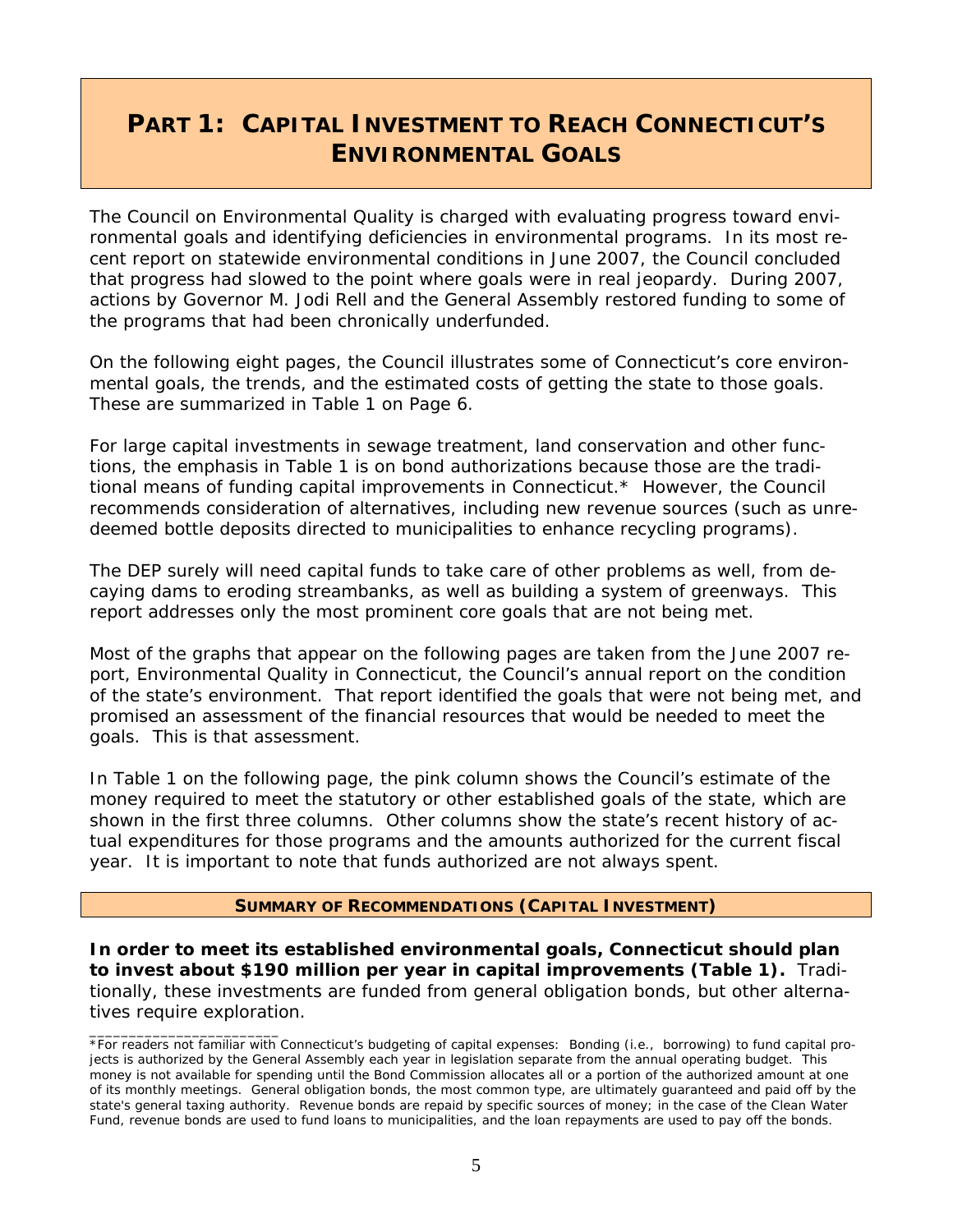**TABLE 1: SUMMARY OF CORE STATE ENVIRONMENTAL GOALS, PROGRESS, ESTIMATED FINANCIAL NEED AND RECENT FINANCIAL EFFORT**

| <b>Resource</b>                                       | Goal                                                                                        | <b>Target</b><br>Date            | Progress<br>toward<br>target | <b>State's Share of Annual</b><br>Capital Investment<br><b>Needed to Reach Goal</b><br>$(2007$ dollars) | Average Annual capi-<br>tal expenditure,<br>$2003 - 20071$ | FY 08 Bond Au-<br>thorization $2$<br>[other funds in brack-<br>ets] |
|-------------------------------------------------------|---------------------------------------------------------------------------------------------|----------------------------------|------------------------------|---------------------------------------------------------------------------------------------------------|------------------------------------------------------------|---------------------------------------------------------------------|
| Farmland                                              | 130,000 $\rm{acres}^3$                                                                      | $2050^4$                         | 25%                          | GOB:<br>15,000,000<br>Other<br>$(CIAct)$ :<br>3,000,000                                                 | 1,447,000                                                  | 5,000,000<br>[3,000,000]                                            |
| Open Space: Forests, Parks<br>and Grasslands          | 673,210 acres <sup>5</sup>                                                                  | 2023                             | 73%                          | 44,000,000 <sup>6</sup><br>GOB:<br><b>Other</b><br>(CIAct):<br>3,000,000                                | 13,180,000                                                 | $18,000,000^{7}$<br>[3,000,000]                                     |
| <b>Clean Waters:</b><br>Sewage-Free Rivers and Sound  | 1) Elimination of<br>raw sewage over-<br>flows                                              | 2020                             | 50%                          | <b>Combined Clean</b><br><b>Water Needs:</b>                                                            | <b>Combined Clean Wa-</b><br>ter Needs:                    | <b>Combined Clean</b><br><b>Water Needs:</b>                        |
| Sound without "dead zones"                            | 2) 59% reduction<br>in nitrogen from<br>1999 levels <sup>8</sup>                            | 2014                             | 42%                          | GOB:<br>100,000,000<br>for grants to munici-<br>palities                                                | GOB:<br>29,650,000<br>for grants to munici-<br>palities    | GOB: 96,000,000<br>for grants to mu-<br>nicipalities                |
| Other sewage plant upgrades <sup>9</sup>              | 3) Rivers will meet<br>standards                                                            | 2028                             | 70%                          | RB:<br>150,000,000<br>for loans to municipali-<br>ties                                                  | 58,390,000<br>RB:<br>for loans to munici-<br>palities      | RB: 235,000,000 <sup>10</sup><br>for loans to mu-<br>nicipalities   |
| <b>Recycling</b>                                      | 58% "diversion"<br>rate (recycling +<br>reduction) <sup>11</sup>                            | <b>Missed</b><br>earlier<br>goal | About<br>halfway             | 6,000,000                                                                                               | $\overline{0}$                                             | $\overline{0}$                                                      |
| <b>Greenhouse Gases /</b><br><b>Energy Efficiency</b> | Return to 1990<br>emission levels                                                           | 2010                             | Not on<br>track              | Need for increase; most<br>costs not paid from tax<br>dollars <sup>12</sup>                             | N.A.                                                       | N.A.                                                                |
| <b>State Parks</b>                                    | Correct all deficien-<br>cies in State Parks<br>per Objective<br><b>Evaluation Criteria</b> | 2020                             | $<50\%$                      | 15,000,000                                                                                              | 3,280,000                                                  | $\boldsymbol{0}$                                                    |
| <b>TOTAL</b>                                          |                                                                                             |                                  |                              | 185,000,000<br>GOB:<br><b>CIAct:</b><br>6,000,000<br>150,000,000<br>RB:                                 | GOB:<br>47,557,000<br>58,390,000<br>RB:                    | GOB: 119,000,000<br>6,000,000<br>CIAct:<br>235,000,000<br>RB:       |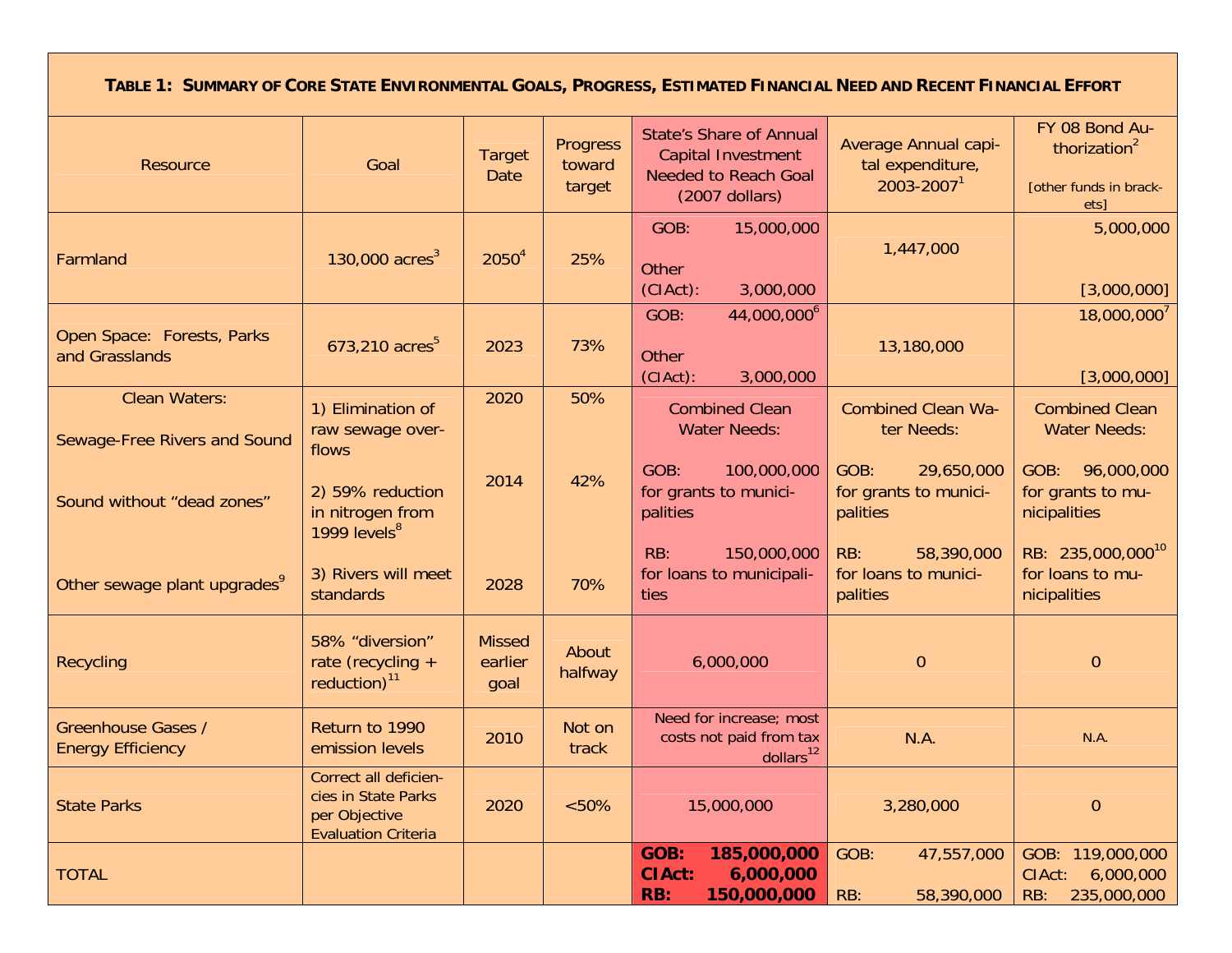### **Abbreviations Used in Table 1:**

GOB – General Obligation Bonds **RB – Revenue Bonds** CIAct – Community Investment Act, or Public Act 05-228

### **Notes for Table 1**

1. This column shows the amount actually spent in each year, on average, from 2003 through 2007.

2. This column shows bonding that was authorized by Governor Rell and the General Assembly for Fiscal Year 2008. Not all of this money has yet been allocated by the Bond Commission, which is a necessary step before the money can be spent. In brackets, this column also shows money made available through the Community Investment Act (P.A. 05-228).

3. The goal for farmland can be found in the *Conservation and Development Policies Plan 2005-2010*. The goal is derived from *A Food Production Plan for Connecticut, 1980-2000*.

4. There is no official target date for meeting the farmland preservation goal. At the current rate of farmland loss, the Council projects the total farmland in the state to be less than 130,000 acres (the preservation goal) after about 2050. Therefore, the target date must be 2050 or earlier, or the goal can never be met.

5. The goal for open space conservation is in CGS 23-8(b). This is a collective goal for land conserved by the state, municipalities, nonprofit land conservation organizations, and water companies.

6 & 7. The dollar amounts shown for open space (forests, parks and grasslands) are the state share only. Much of the land is conserved by other entities (see note 5) often with the assistance of state matching grants. Also, those entities often contribute toward state purchases.

8. The nitrogen goal is from the U.S. Environmental Protection Agency's approval of Connecticut's and New York's plan for managing the Total Maximum Daily Load of nitrogen discharged to Long Island Sound.

9. There will be nearly constant need for sewage treatment plant rebuilding as the life expectancy of a plant typically is about 20 years.

10. The amount of bonding for clean water loans was greater than the "annual need" because of the need to catch up. Several years of underfunding led to a serious backlog of projects.

11. The recycling goal is from the Solid Waste Management Plan approved by the Department of Environmental Protection in December 2006. The "diversion" rate is the amount of garbage that must be diverted from the solid waste stream through waste reduction and recycling in order to avoid long-distance out-of-state hauling and new disposal facilities in state. The old recycling goal, found in CGS 22a-220, was missed.

12. According to recent draft reports under consideration by the Connecticut Energy Advisory Board at the time of this publication, Connecticut can greatly enhance efficiency in electricity consumption by boosting funding for Demand Side Management. These would not be tax dollars; more likely, they would be derived from utility bill.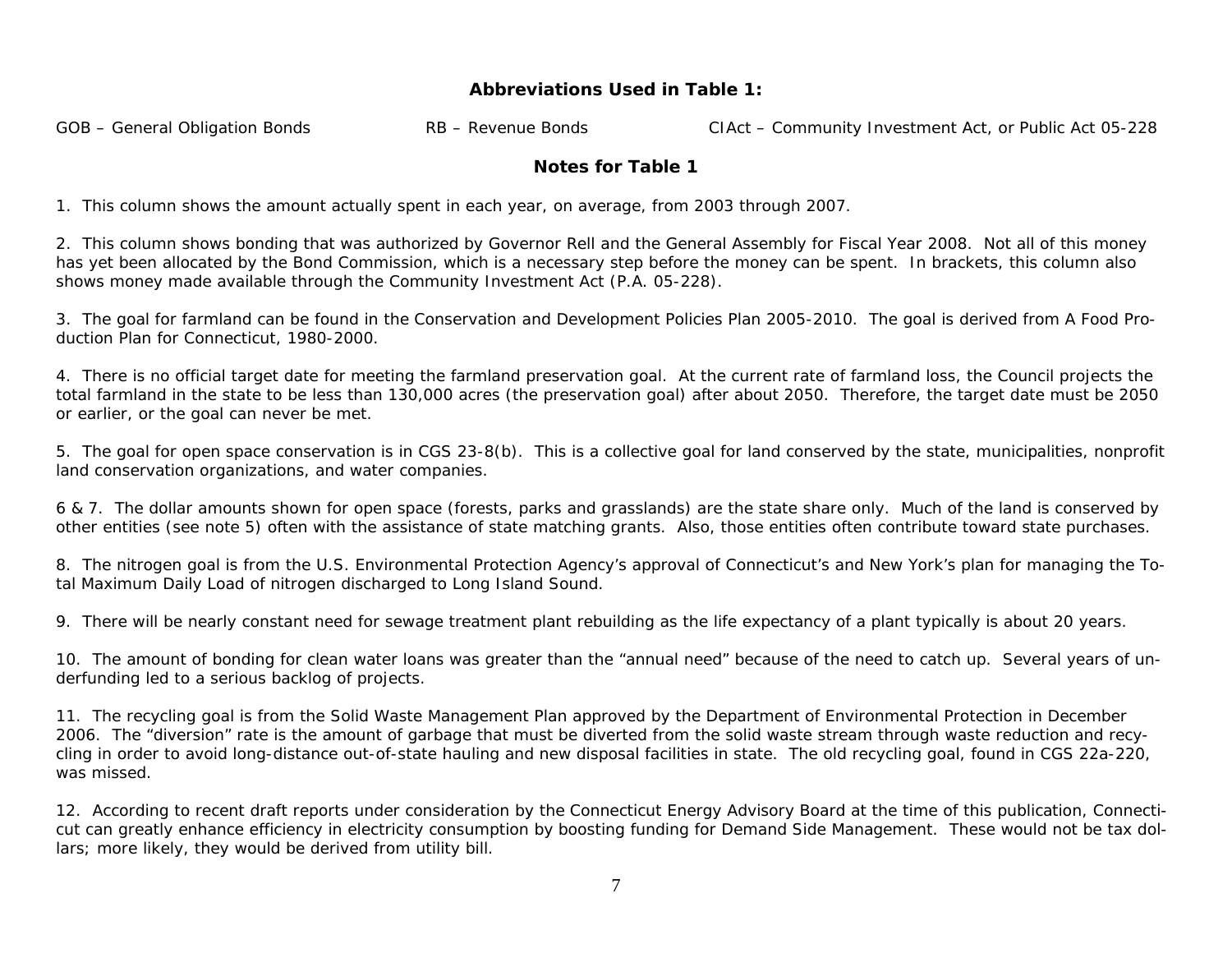# **FARMLAND: 130,000 BY 2050**





2055, which means the goal can be reached

before the land is gone.

- Connecticut will need to acquire nearly 2,500 acres annually to achieve the farmland preservation goal of 130,000 acres. At the current rate of loss the total area of farmland will drop below 130,000 acres between 2050 and 2060.
- Preservation rates were less than 1,000 acres per year from 1998 to 2006.
- The Department of Agriculture is expected to have \$10,000,000 of state bond funds to spend in Fiscal Year 2008, despite authorization of only \$5,000,000 last year, because of previous authorizations that have not been spent.

### **RECOMMENDATIONS FOR 2008**

- Allocate at least \$15 million annually for the Farmland Preservation Program.
- Allocate at least \$5 million annually to assist municipalities with farmland preservation.
- Cease awarding state subsidies for development projects that convert prime agricultural lands to nonagricultural uses. In 2007, the Council reviewed plans for two state-funded projects that combined would convert more than 100 acres. Both involved Small Town Economic Assistance Program grants, pointing to a need to amend that program to be consistent with all other state grant programs, which are always reviewed by the Commissioner of Agriculture prior to funding.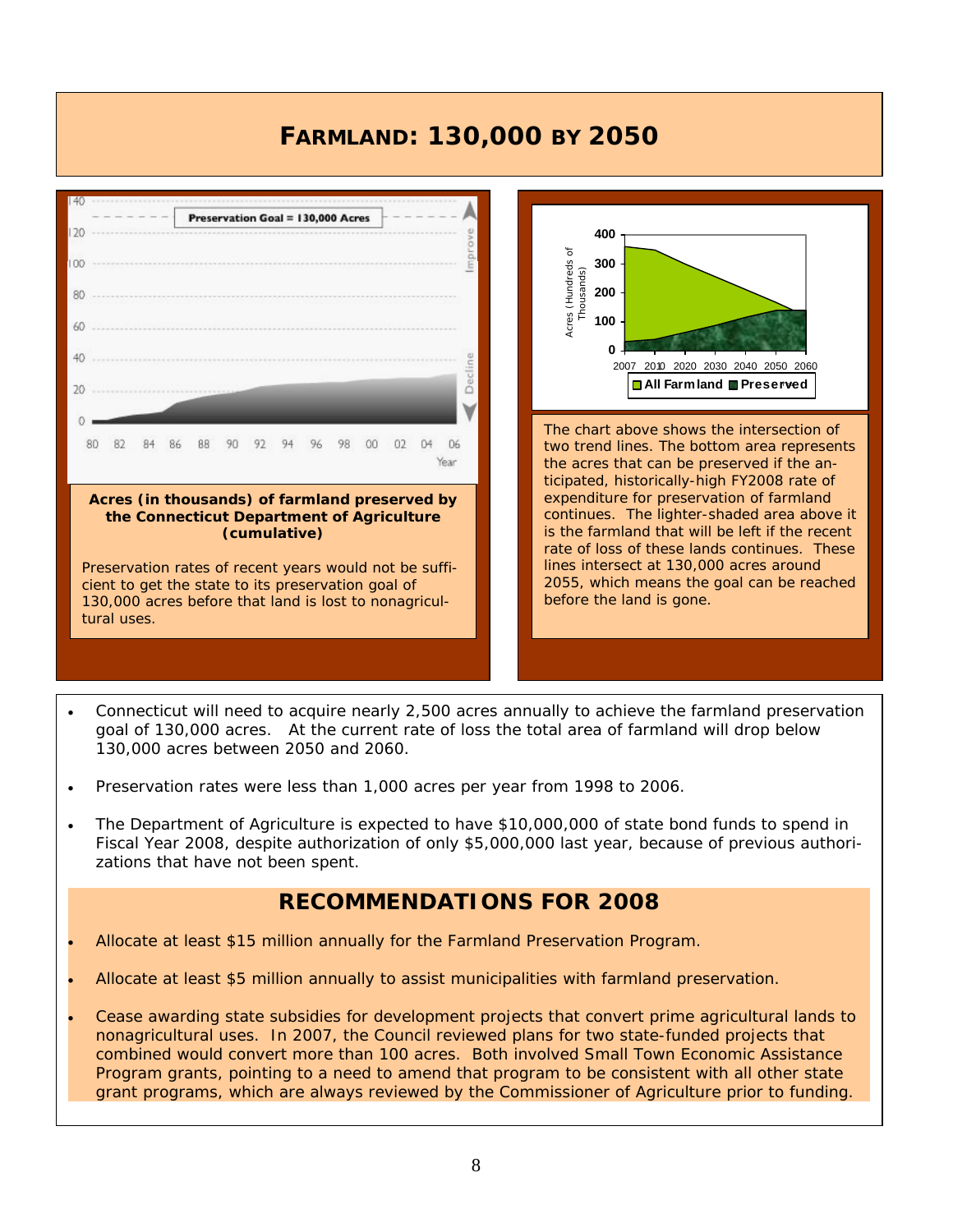### **LOSING THE RACE FOR OPEN SPACE**



Combined acreage of preserved land (in thousands), including:

- State-owned forest, parks, and wildlife areas
- Class I and II watershed lands owned by water utilities
- Estimated municipal open space
- Estimated nonprofit lands (land trusts, The Nature Conservancy, etc.)
- Federal conservation land
- State law (CGS Section 23-8(b)) sets a goal of conserving 21% of Connecticut's land area. The year 2023 was set as the target date.
- From 2000 through 2003, the pace of land preservation was sufficient to keep Connecticut on track toward its goal, but acquisition slowed in 2004 through 2007.

### **RECOMMENDATION FOR 2008**

To meet the goal for 2023, Connecticut needs to preserve about 10,000 acres annually:

- Authorize and allocate \$44 million annually to the Recreation and Natural Heritage Trust Fund (\$22 million) and the Open Space and Watershed Land Acquisition Matching Grants Program (\$22 million).
- Integrate land conservation with responsible growth and with cultural resource protection through the proposed Face of Connecticut Fund.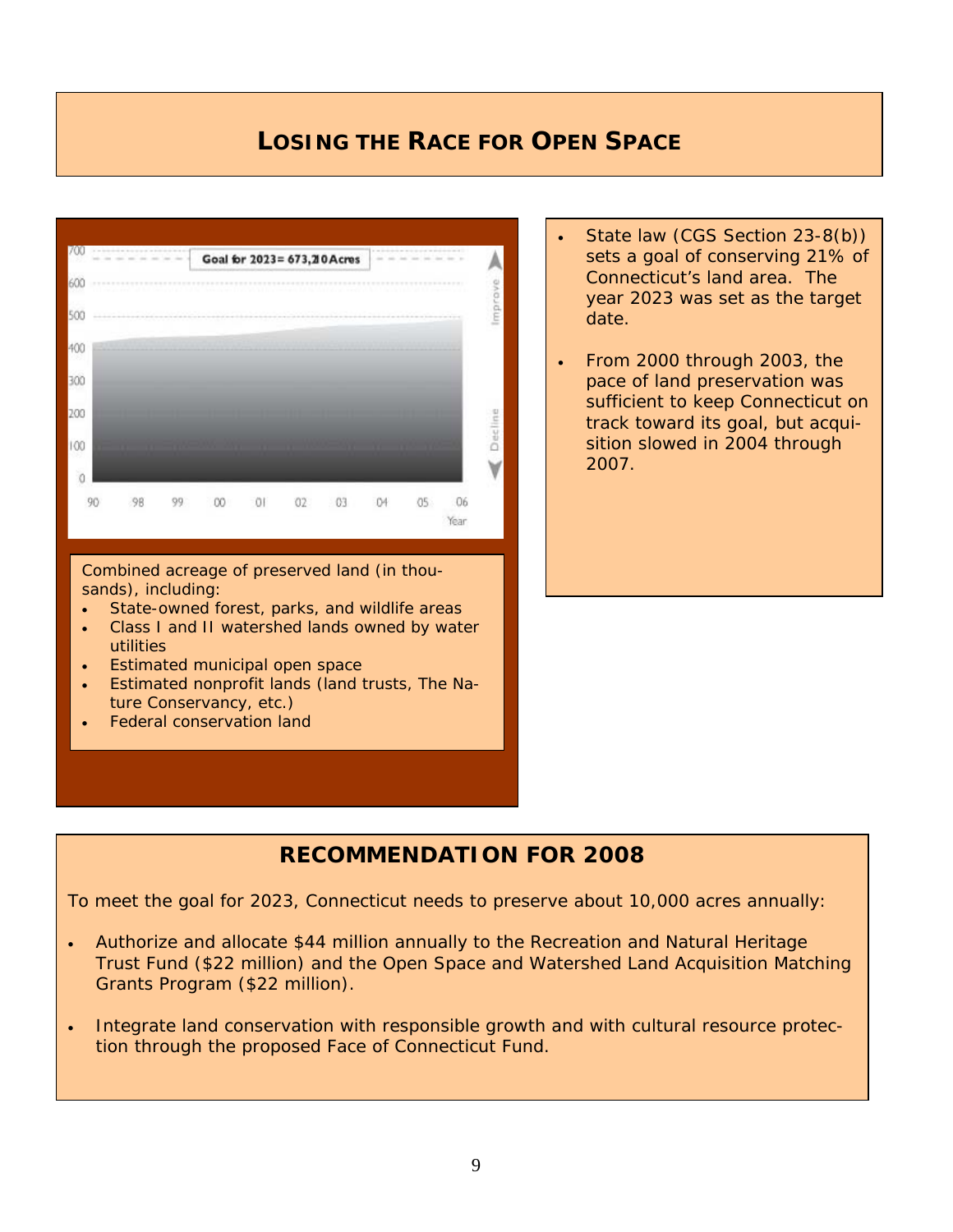### **CLEAN RIVERS, A SOUND ALIVE**



- The state Clean Water Fund is the workhorse of Connecticut's campaigns to rid its rivers of untreated sewage and to restore Long Island Sound. The Fund provides grants and loans to cities and towns to upgrade their sewage treatment systems, separate storm from sanitary sewers, and reduce nitrogen in the effluent. (Excessive nitrogen leads to depleted oxygen in Long Island Sound.)
- The source of the grant money traditionally has been general obligation bonds, while the loan money is from revenue bonds sold by the state. Other sources of capital for grants should be considered.

### **RECOMMENDATIONS FOR 2008**

Authorize and allocate at least \$100 to \$120 million dollars per year annually in General Obligation Bonds to assist municipalities with the cost of upgrading sewers and sewage treatment. Authorize and allocate a necessary amount of Revenue Bonds, estimated to be about \$150,000,000 in most years, for loans to municipalities.

A detailed assessment of clean water infrastructure needs can be found in *The Clean Water Fund Dilemma: Increasing Demands With Diminishing Fiscal Resources,* A Report from the Clean Water Fund Advisory Work Group to DEP Commissioner Gina McCarthy, February 2007.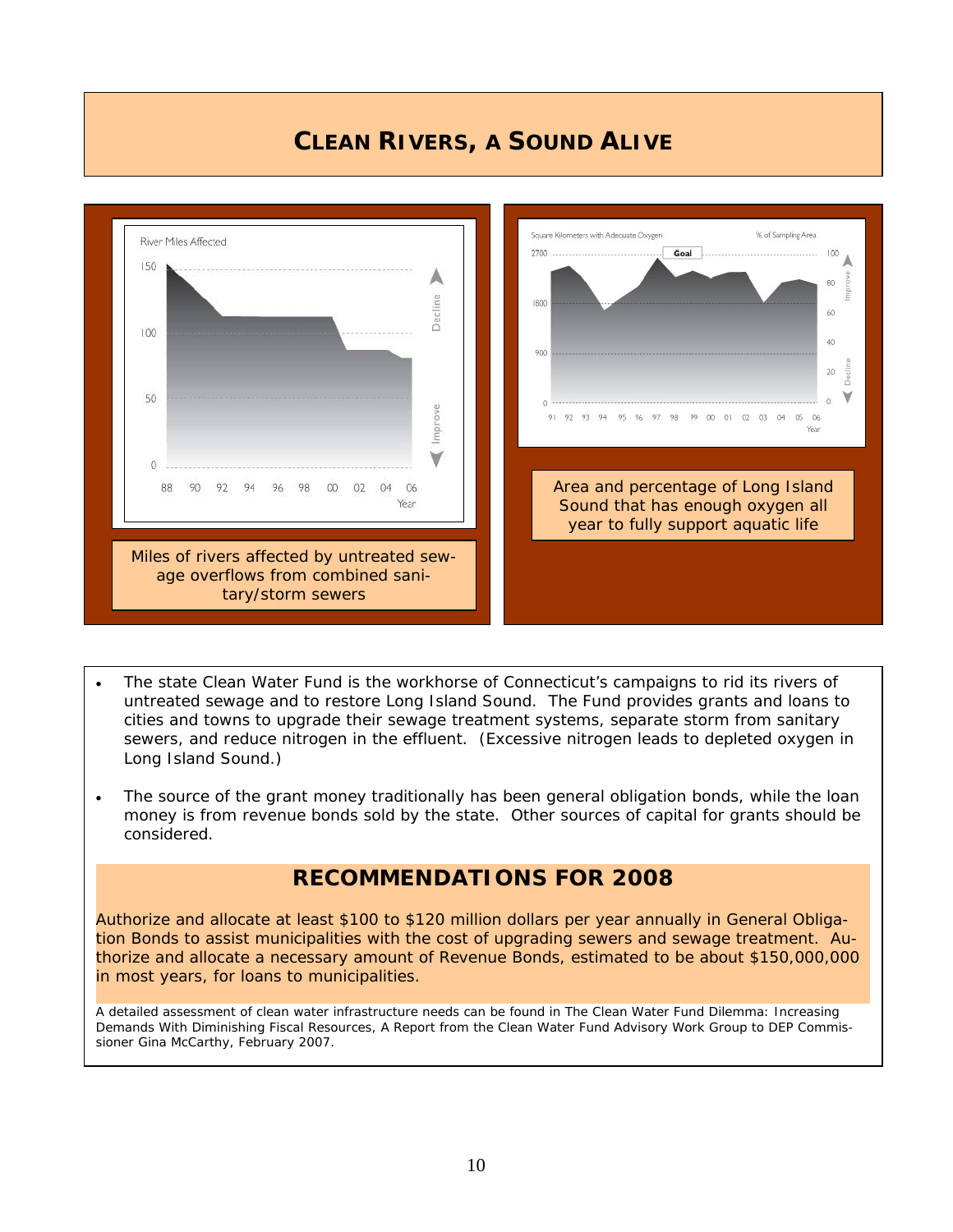### **RECYCLING: STUCK IN SECOND GEAR**



- After a successful launch of statewide recycling in the 1980s, progress has stagnated. Even data collection has suffered from nonfunding, resulting in the outdated chart to the left.
- To achieve this initial success, the state made more than 40 million dollars in capital investments.
- At present, some recycling-related expenses at the DEP are paid for by a \$1.50 per ton fee assessed at resource recovery facilities. This amount is not nearly adequate to move the state closer to its 58% recycling and waste-reduction goal stated in the Solid Waste Management Plan, adopted in December 2006.
- Connecticut residents spend tens of millions of dollars yearly to ship hundreds of thousands of tons of garbage out of state because it is not recycled.

### **RECOMMENDATIONS FOR 2008**

According to the Solid Waste Management Plan, at least \$28 million dollars will be needed over the next five years. Potential sources of this money include:

- **Appropriations**
- Bonding
- Widening the \$1.50-per-ton fee, collected now only at resource recovery facilities, to include garbage that is shipped out of state.
- Capturing at least a portion of future unredeemed bottle deposits and earmarking them for specific municipalities' recycling expenses. *The Council views this as the preferable alternative to using tax dollars.*

The money is absolutely necessary to implement many of the strategies of the Solid Waste Management Plan.

If the expenditures and programs are successful, Connecticut residents eventually will save more than one hundred million dollars per year -- the amount they will be spending to ship the garbage out of state if recycling efforts fail.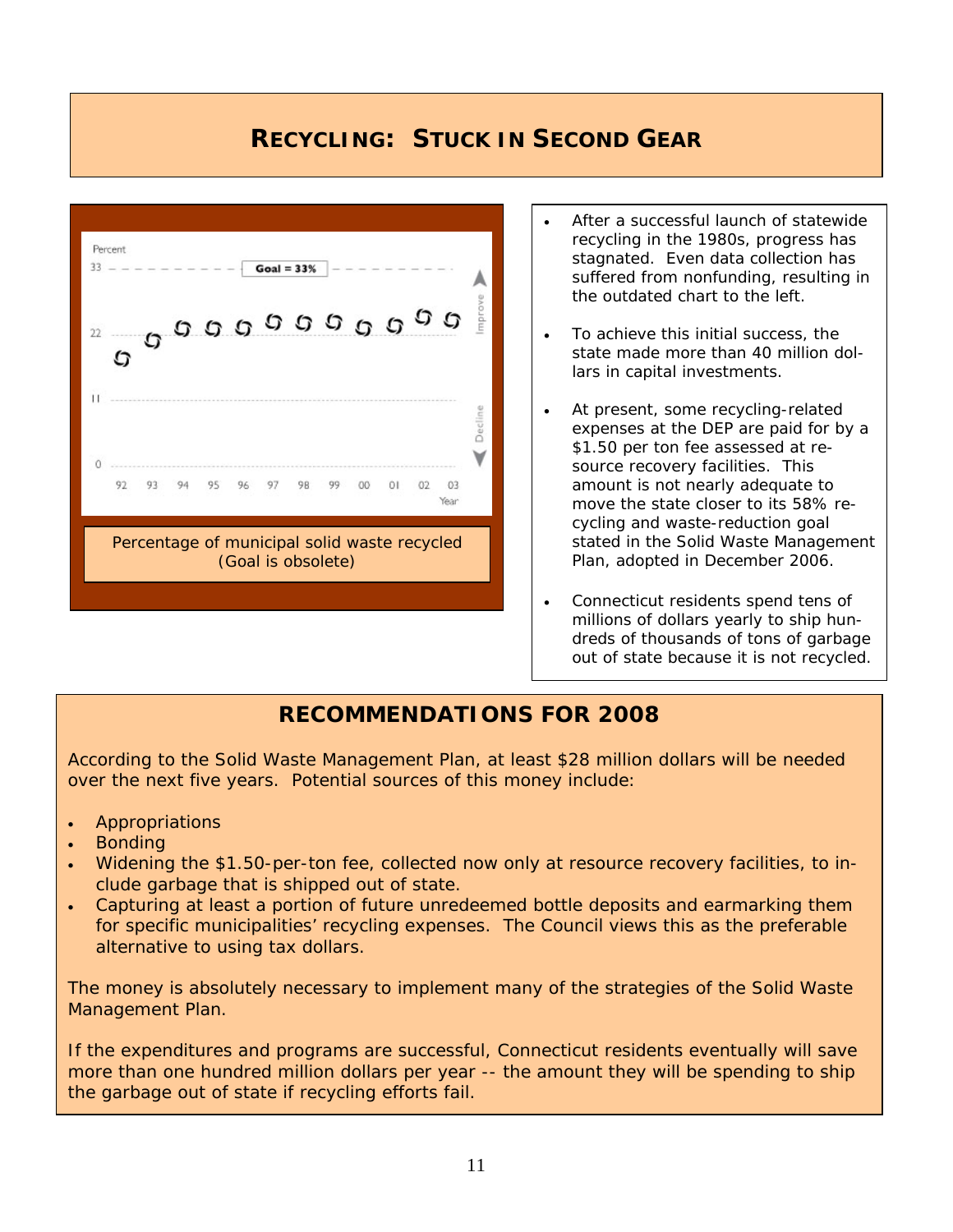### **WASTING ENERGY, CHANGING THE CLIMATE**





Chart 3: The goal line on the graph shows the level of the average resident's share of emissions that must be achieved if the 2010 goal is to be reached.



# Connecticut that are ENERGY STAR certified

- Chart 1 shows that the average Connecticut resident uses more electricity at home each year than he or she used in the previous year. In 2003, households surpassed the commercial sector as Connecticut's greatest consumers of electricity. The Connecticut Siting Council attributes this increase to the large size of new homes and greater use of consumer electronics and appliances, **especially air conditioners**.
- Chart 2 shows that most people buy appliances that are not the most energy efficient. (Refrigerators are shown but trends are similar for most other appliances.)
- Chart 3 shows one result of these trends: Connecticut is not on track to achieve the goal it set for reducing greenhouse gas emissions.

#### **RECOMMENDATION FOR 2008**

Surveys\* show that most residents are aware of ENERGY STAR appliances, but statistics show they don't buy them. **The state must provide far greater incentives to purchase ENERGY STAR air conditioners and appliances to correct the trend.** 

\*CT Electric Conservation Programs Study, prepared for the CT Energy Advisory Board, Feb. 2008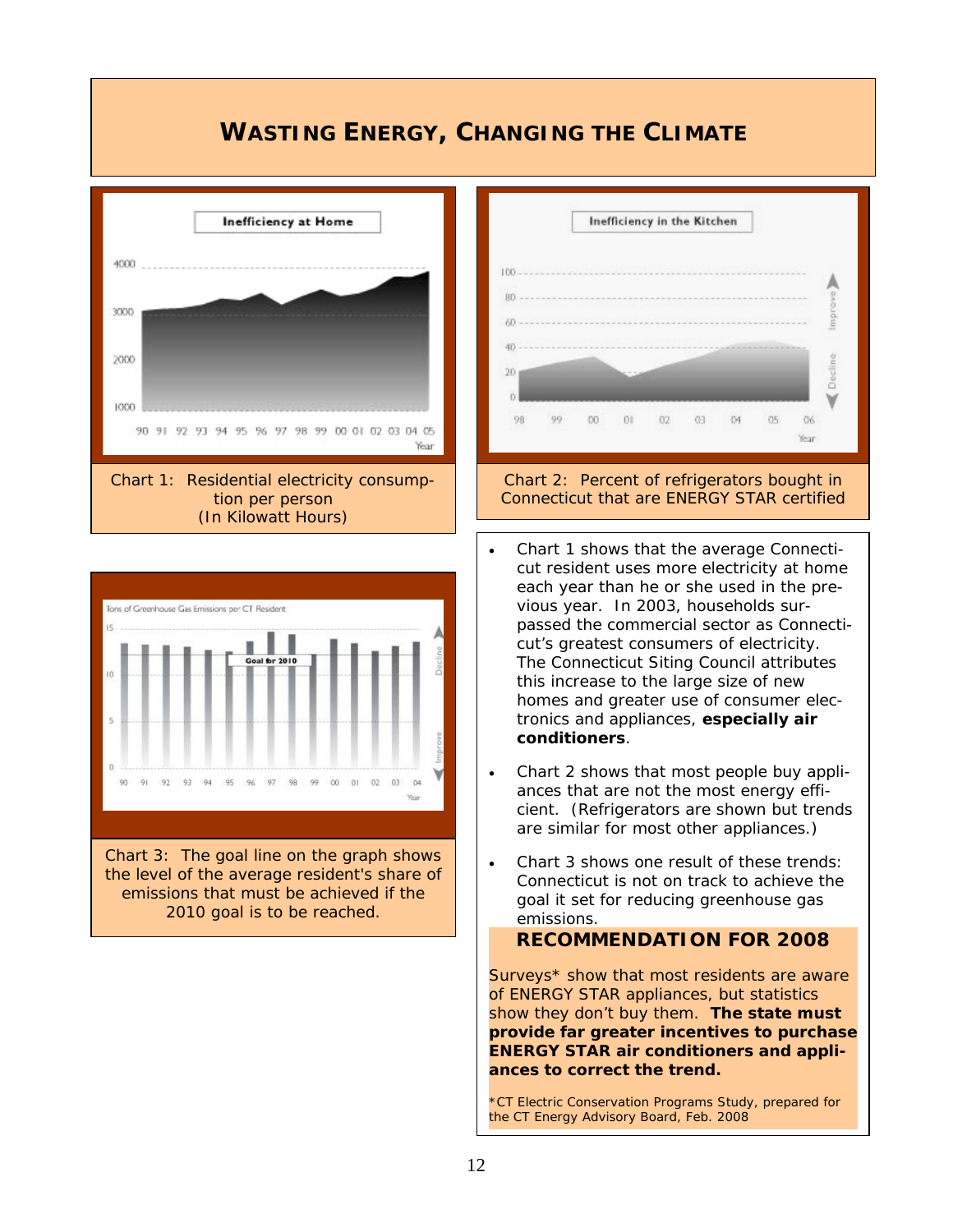### **MORE STATE PARKS THAN STAFF**



- In 2003, at a cost of \$250,000, an objective consultant analyzed the capital and annual operating needs of Connecticut' s State Park System. The study revealed large gaps between the parks' needs and their financial resources. Chart 1 shows the gap in capital investment.
- Many state parks are supported by the enthusiasm and manual labor of volunteers. Thousands of Connecticut residents have joined Friends groups, and these groups contribute many thousands of hours of labor to the park system. Unfortunately, their skills and labor, which should be employed for special park enhancement projects, are too often exploited for routine maintenance chores that the state should perform. According to reports received by the Council, volunteers at some parks mow trails, repair walls, pull vines, and remove pet waste.
- Chart 2 illustrates how park staffing has declined while responsibilities have increased. There are actually more state parks (106) than there are full-time staff positions in the parks (95).
- Seven million visitors a year confirm that Connecticut residents want their parks.

### **RECOMMENDATIONS FOR 2008**

- The operation and maintenance of state parks should be funded by the state as a service that Connecticut residents desire, a service that is inherently different from the regulation and protection of air, water and wildlife.
- Fund the Connecticut state park system at adequate levels. This will require at least \$20 million per year from the General Fund in annual operating costs, and \$15 million per year in capital investment.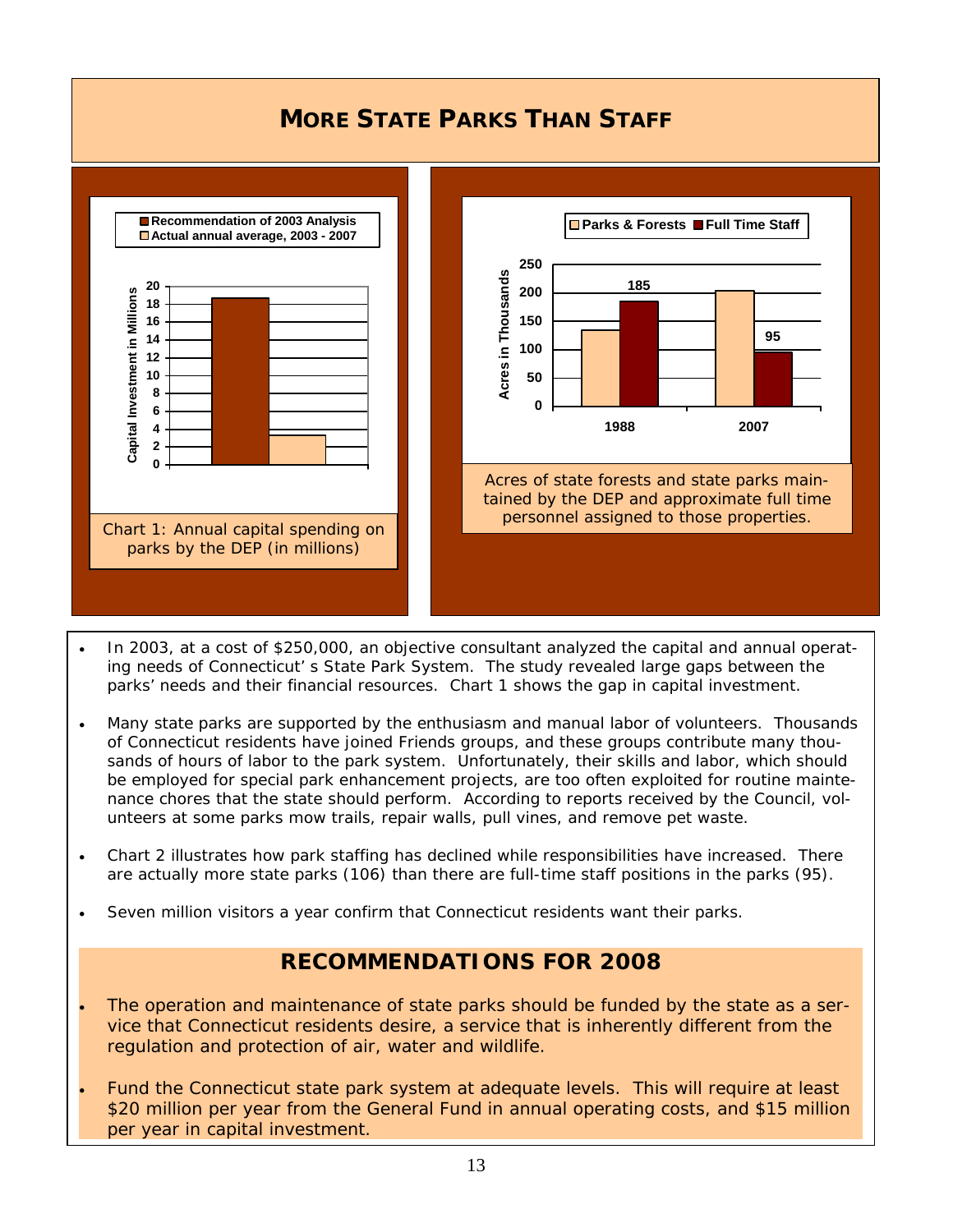## **PART 2: CONTINUOUS RESPONSIBILITIES AND DAILY OPERATIONS OF THE DEP**

#### **SUMMARY OF CONCLUSIONS (OPERATIONS)**

The DEP is unable to respond adequately to Connecticut's current and emerging problems, primarily because its limited funds are bound to traditional regulatory programs that cannot be abandoned.

The remarkable workload and productivity of the DEP includes, each year, 3,000 permits, more than 6,000 inspections, seven million park visitors, flood and dam management, and dozens of other services as well as forwardlooking initiatives such as no Child Left Inside which are intended to have long-term benefits for Connecticut residents. However, in relation to the state's goals, the DEP's work is, simply put, not enough.

#### **SUMMARY OF RECOMMENDATIONS (OPERATIONS)**

**1. For budgeting purposes only, detach the operation of state parks from other DEP functions.** Fund the maintenance and operation of state parks and EnCon police at recommended levels as a service distinct from environmental protection.

#### **2. Appropriate adequate General Fund dollars to the DEP that would allow the DEP to plan and fully implement necessary environmental tasks**, including:

- improve compliance,
- help create responsible growth and landscape stewardship,
- reduce pollution caused by runoff from developed areas new and old,
- help municipal wetlands commissions respond to growing development pressure,
- prevent excessive low flow in rivers and streams,
- create internet-based training, licensing and permitting,
- reduce greenhouse gas emissions,
- manage declining species.

**How much is needed?** The Council is confident that the answer can be calculated, but neither the Council nor the DEP has the resources to perform the necessary calculations. The amount is almost certainly less than one percent of the state's annual General Fund budget, but considerably more than the (nearly) one-quarter of one percent appropriated for next fiscal year. It is likely to be about one-eighth of one percent for state park operations and two-thirds of one percent for environmental protection programs.

The amount needed annually for state park operations has been assessed by an objective consultant to be about \$27 million, of which about \$20 million would need to be from the General Fund.

**3. Governor M. Jodi Rell and the General Assembly should require the DEP to commission an objective analysis of the staffing and other expenses required to fulfill its environmental protection obligations,**  similar to the study completed for state park operations in 2003, and appropriate an adequate sum to complete the study.

#### **4. Restore the Environmental Conservation Fund to solvency** by:

A. Creating a saltwater fishing license, with revenue going to the Environmental Conservation Fund.

B. Amending statutes to return all revenue from sporting license sales and timber sales from state forests to the Environmental Conservation Fund.

**5. The DEP should assess the level of service expected by applicants and set fees accordingly.** The cost of improvements in routine regulatory work should be paid for by the regulated parties.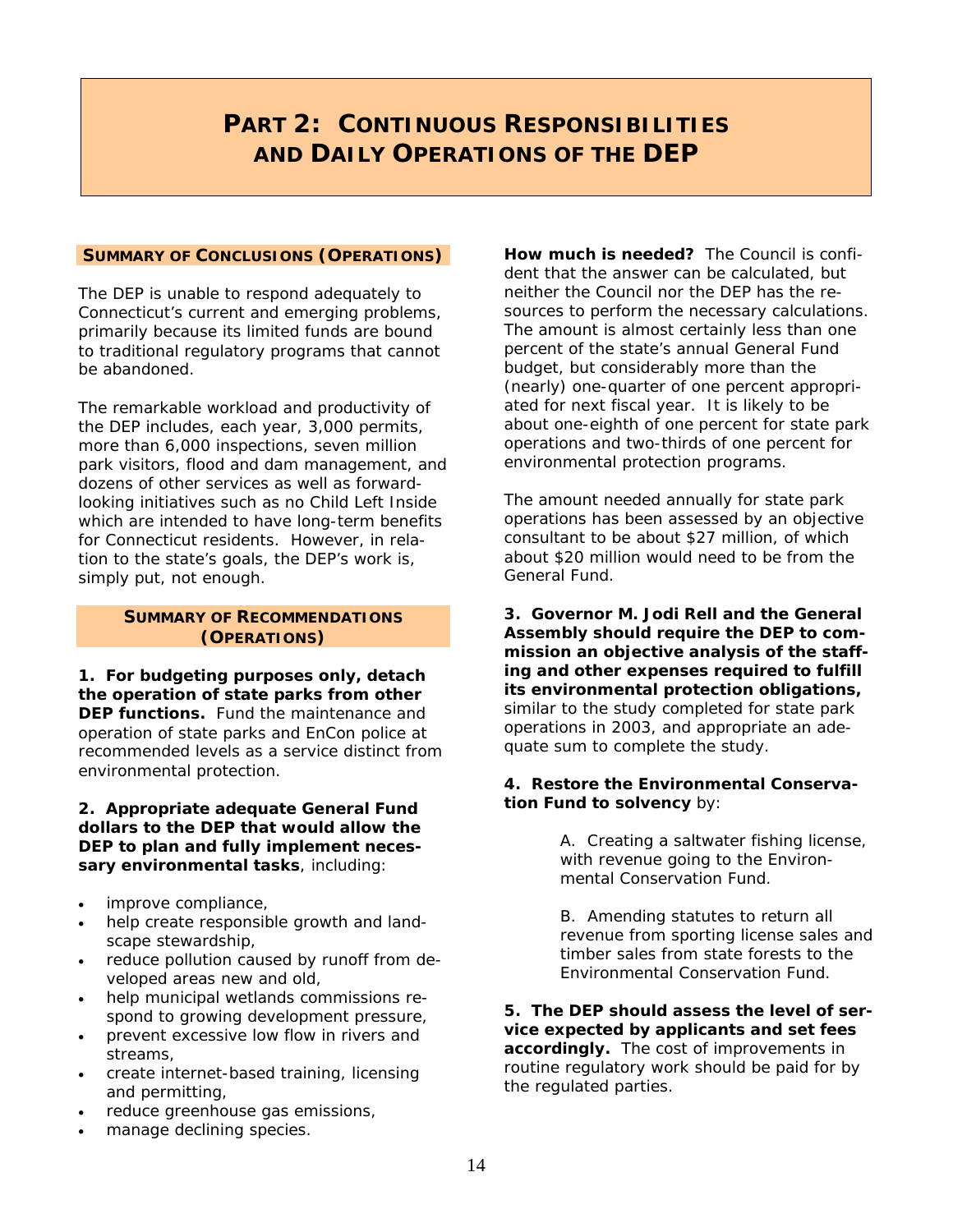#### **OVERVIEW OF ANNUAL OPERATIONAL EXPENDITURES**

It is well known that Connecticut spends fewer tax dollars than other states to protect its environment and take care of its parks (Table 2). Is Connecticut government so efficient that it can achieve its goals with far less money? Would Connecticut be a better place to live if it spent a few dollars more? The Council on Environmental Quality set out to answer these questions.

| Table 2: General Fund Dollars Appropriated to Protect the Environment and Operate<br>State Parks for Fiscal Year 2007<br>(Not Including Capital Expenditures) |                                    |                                         |  |  |  |  |
|---------------------------------------------------------------------------------------------------------------------------------------------------------------|------------------------------------|-----------------------------------------|--|--|--|--|
| <b>State</b>                                                                                                                                                  | Percentage of State's General      | <b>General Fund Dollars Spent Annu-</b> |  |  |  |  |
|                                                                                                                                                               | <b>Fund Spent on Environmental</b> | ally on Environmental Protection        |  |  |  |  |
|                                                                                                                                                               | <b>Protection and State Parks</b>  | and State Parks, Per Capita             |  |  |  |  |
| <b>Massachusetts</b>                                                                                                                                          | 0.66%                              | \$24.90                                 |  |  |  |  |
| <b>New Jersey</b>                                                                                                                                             | 0.75                               | 27.30                                   |  |  |  |  |
| <b>New York</b>                                                                                                                                               | 0.57                               | 15.39                                   |  |  |  |  |
| Rhode Island                                                                                                                                                  | 1.24                               | 37.00                                   |  |  |  |  |
|                                                                                                                                                               |                                    |                                         |  |  |  |  |
| Connecticut <sup>*</sup>                                                                                                                                      | 0.23                               | 10.29                                   |  |  |  |  |
| The percentage and amount listed for Connecticut are somewhat different from the figures used elsewhere                                                       |                                    |                                         |  |  |  |  |

in the text of this report. In order to provide an "apples-to-apples" comparison among states in this table, the Council used a simplified calculation (i.e., General Fund dollars appropriated to the DEP divided by total state General Fund appropriations, and also by population), whereas the text of this report explains how certain amounts should be added (fringe benefits for employees, for example) and subtracted (environmental fees and fines returned to the General Fund) to obtain more precise numbers.

In Part One of this report, The Council prepared an estimate of what it will cost state taxpayers in capital investments to achieve their environmental protection and parkmanagement goals. Here it is useful (and eye-opening) to see how state tax dollars currently are being used to regulate waste, water and air pollution: In short, they aren't.

#### **WHERE IS THE MONEY GOING?**

Most of the state's core environmental quality programs are paid for by the industries they regulate and federal grants. This is ideal. The Connecticut taxpayer is getting protection from industrial waste and pollution almost for free. State tax dollars are being used minimally for these core programs. However, state tax dollars *are* used for administrative functions (accounting, information management, payroll, human resources, etc.) that support those environmental regulatory programs. If those administrative costs (including the fringe benefits for taxpayer-funded positions<sup>1</sup>) are pro-rated across all DEP programs, the average Connecticut resident can be seen to still be paying a very modest sum. Two examples:

| State tax dollars spent per CT resident for regulation of air pollution:               | \$1.50 per year |
|----------------------------------------------------------------------------------------|-----------------|
| State tax dollars spent per CT for regulation of waste and industrial water pollution: | 0.86 per year   |

*(These are net amounts that account for the money these programs return to the General Fund.2 )*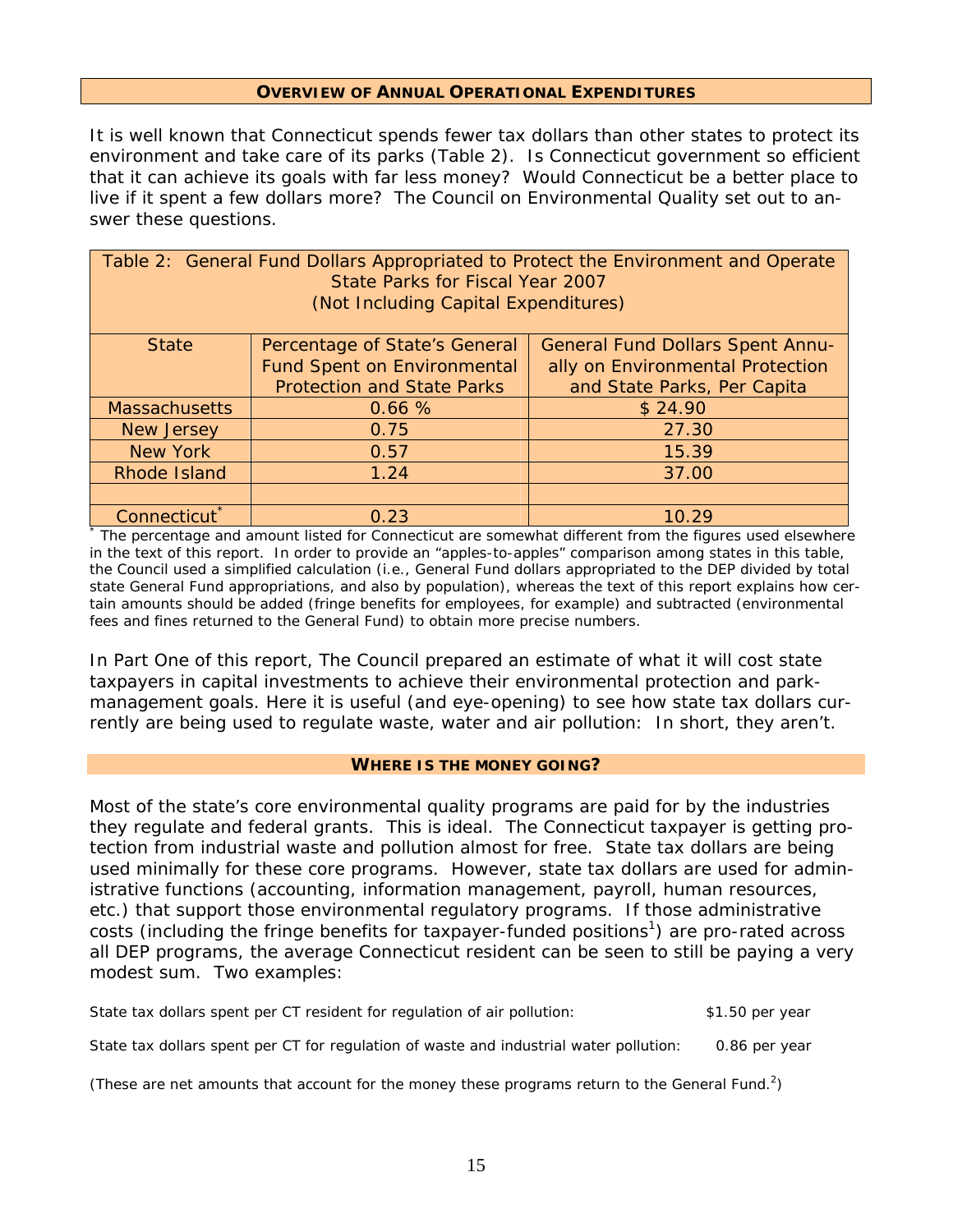There are numerous core programs that directly spend almost no state dollars. Two examples:



Prescribed burn: Naugatuck State Forest, Naugatuck, CT

- The DEP's Division of Forestry is responsible for managing the forests on more than 200,000 acres of state forest land, in addition to its many other duties. It spends about \$800,000 General Fund (taxpayer) dollars to do so, and generates about \$500,000 in General Fund revenue from the sale of wood. Thus, the average resident sees more than 200,000 acres of his or her forests managed for about a dime. By all accounts, however, a dime is not enough, and any additional expenditure would return a commensurate amount to the state's coffers.
- In 2007, there was considerable discussion at the General Assembly and in communities across the state regarding the regulation of large-scale on-site wastewater renovation systems, sometimes called advanced septic systems or package treatment plants. These systems are installed to serve large developments where sewers do not exist and traditional septic systems cannot handle the waste. Data revealed a regulatory program with a growing backlog and a slowness to issue Notices of Violations. That program operates with no state tax dollars, and in fact must rely on fees paid by permit applicants from other industries (see page 23). The solution to more timely and effective regulation should call on the applicants to pay much greater fees, and not to expect more appropriation of tax dollars.

If the taxpayers' money is not going to regulate waste, water and air pollution, nor to manage most of the state's land, where is it going? Overwhelmingly, it is going to management of state parks and other outdoor recreation areas (almost half), with some going to management of fish in Long Island Sound, rivers and lakes; wildlife and natural diversity; with some also going to engineering services such as dam safety, flood management and the like. In short, General Fund dollars are providing important services to the public, only a few of which are actually environmental protection (see following sections).

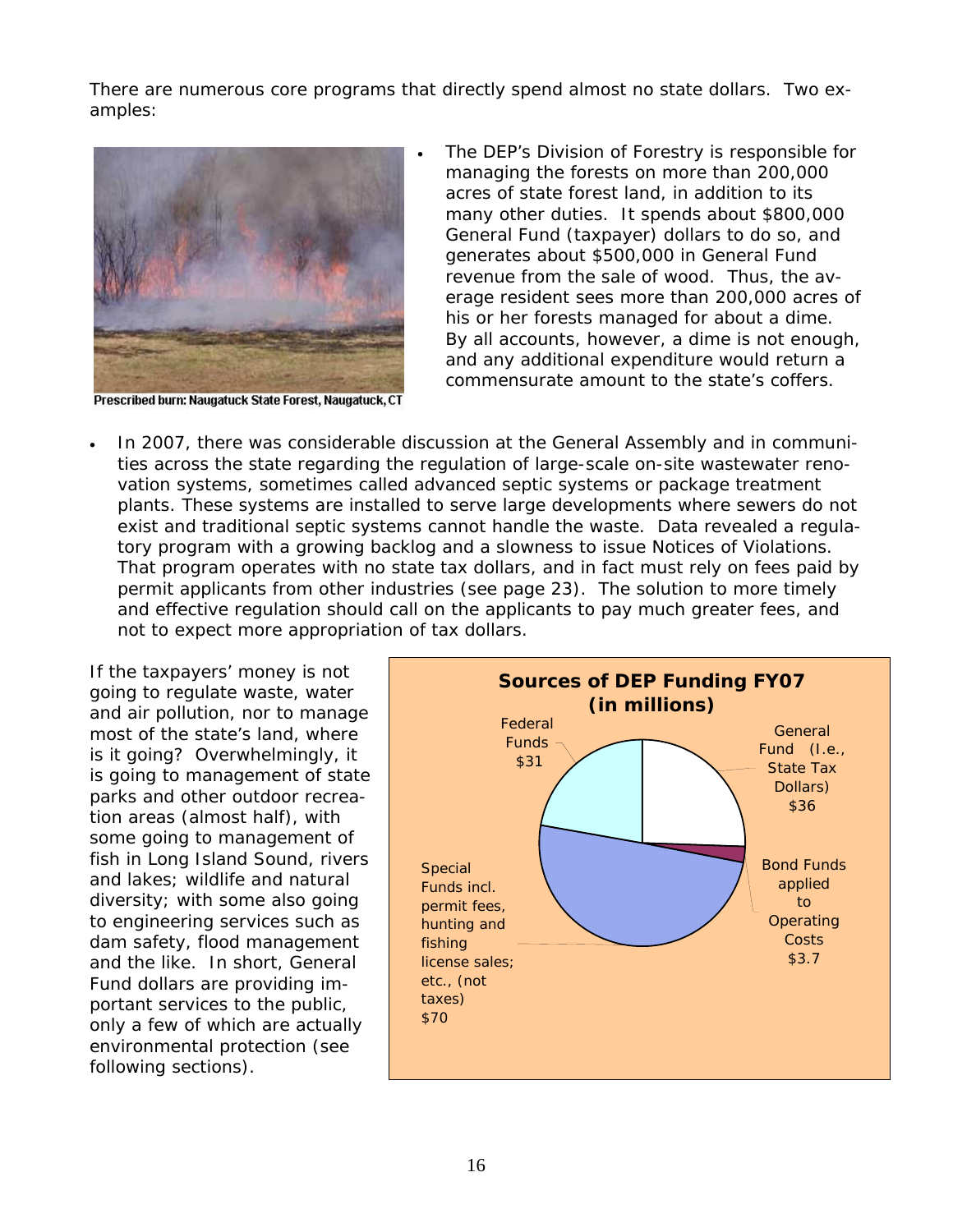#### **QUICK FACTS ABOUT STATE TAXES AND THE ENVIRONMENT**

General Fund appropriations to the DEP in 1972: 7.26 million General Fund appropriations to the DEP in 2007, in 1972 dollars: 7.16 million

Percent of state General Fund appropriated to the DEP in 1972: 0.7 (70 one-hundreths of 1%) In 2007: 0.23 (23 one-hundredths of 1%)

> Percentage of DEP's work paid for with state tax dollars, 1977: 70 1997: 42

2007: 28

State budget documents show appropriations to the DEP from the General Fund (i.e., state tax dollars) to be about 38 million dollars in the current fiscal year. The actual cost to taxpayers is greater. On average, each staff person hired from the General Fund has fringe benefit costs equal to about 60% of salary; these costs show up elsewhere in the state budget. Figuring in those costs, the DEP costs the taxpayers a little less than \$58 million. However, **the DEP also generates about \$7 million annually for the General Fund**, so the true cost is about \$51 million dollars, or about \$14.70 per resident. The chart below shows how this \$14.70 is spent:



#### **THE PARKS PROBLEM**

In total, the DEP's operations cost the average resident about \$14.00 in state taxes. About \$6.50 of this goes to management and patrolling of state parks and other outdoor recreation areas such as boat launch areas and some state forests.<sup>3</sup>

Connecticut's population is growing, and people need access to their state parks. As most residents know, many parks were reduced to "walk-in" status in 2003, seasons were shortened, lifeguards were pulled from lower-use beaches, and numerous other reductions were made to services. ("Walk-in" means internal roads and parking have been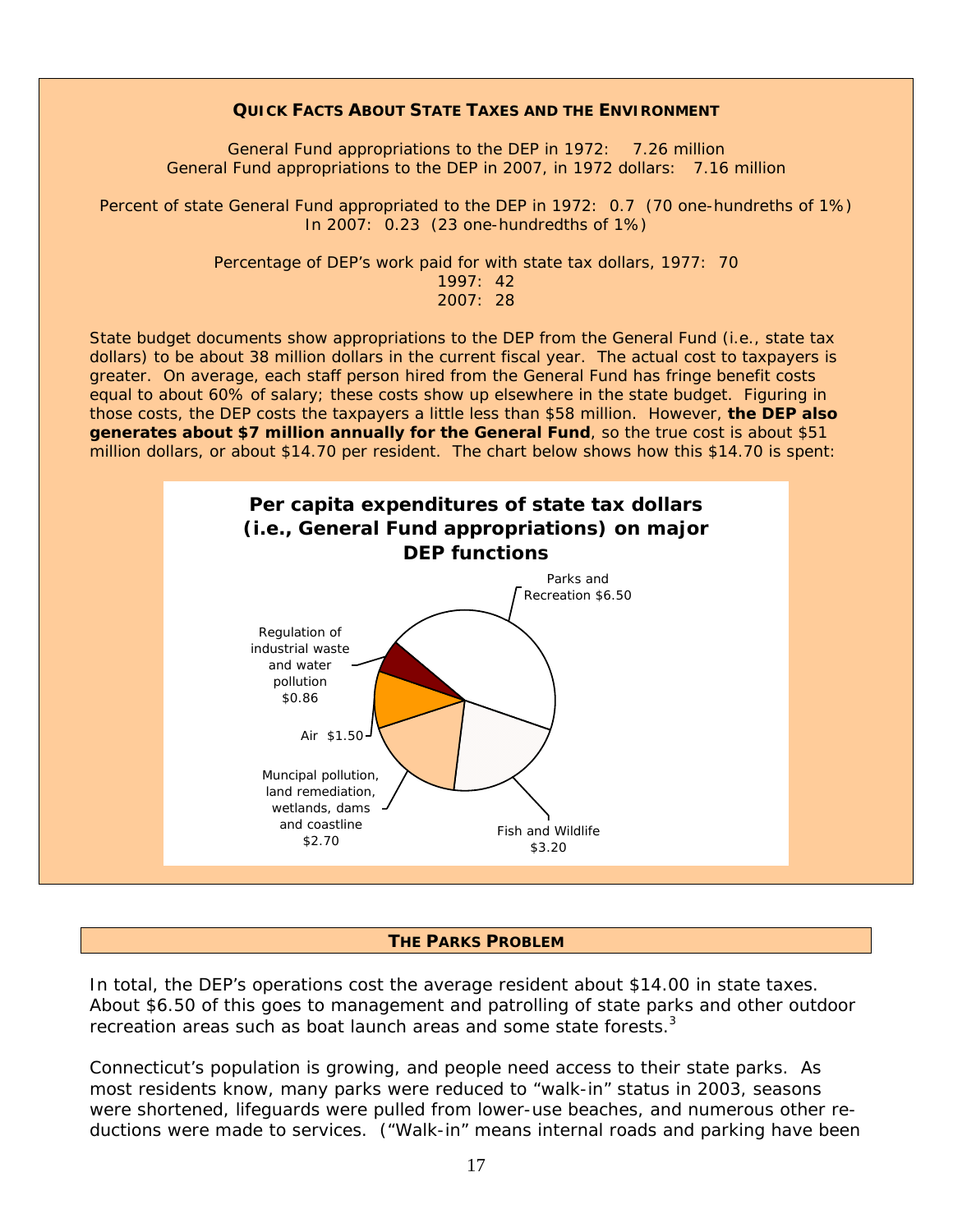closed; visitors might be able to park near the road and carry all necessary supplies in and garbage out.) It seems unlikely that further significant reductions or efficiencies could be found and implemented.

Despite the fact that the operation of parks requires far more General Fund dollars than any environmental quality regulatory program, and that state parks also generate revenue from entrance fees, the greatest documented operating deficiency within the DEP is in the budget for state parks management.  $4$ 

Based on the latest available data, 45 states spend greater portions of their state budgets to take care of their state parks, with the other New England states far ahead of Connecticut.<sup>5</sup>

The Council can find no objective evaluations that suggest Connecticut is taking good care of its parks. To the contrary, every such report concludes the opposite:

- The General Assembly's Program Review and Investigations Committee concluded in December 2006 that **current numbers of DEP Environmental Conservation (En-Con) police officers, who provide law enforcement for the parks, are inadequate**. Even more alarming, the Committee reported that "nearly all EnCon 'customers' contacted by program review staff expressed some level of dissatisfaction with the level of service provided by the EnCon police related to staffing." Most park supervisors expressed dissatisfaction with response time and failures to respond (while noting all individual officers' professionalism).
- The DEP received a thorough park-by-park analysis of capital and staffing deficiencies in 2003, prepared by the consulting firm Clough Harbour and Associates LLP. **The operating budget was found to be approximately half of what it needs to be** "in order to avoid future problems with deferred maintenance and to provide park users with the basic level of service to provide for their comfort, security and safety." <sup>6</sup>
- The Statewide Comprehensive Outdoor Recreation Plan (SCORP) completed in 2005 included an extensive, federally-funded public survey. It, too, concluded that **there were deficiencies in the conditions of state parks**. 7

People who visit state parks owe a largely unrecognized debt to thousands of volunteers who pitch in to maintain and improve state parks. Their donated labor (and sometimes funds) is what keeps some parks from becoming state embarrassments. In the words of some of these volunteers, as reported to the Council:

• "There are too many horse trails, constructed horse jumps, bridges, and mowing of state land by adjacent land owners. I anticipate that before long there will be excessive trail bike activity and dog walking that will damage the riverbanks… These activities and the consequences on sensitive habitat along with erosion of trails have been carefully documented on a GIS map for the CT DEP and we have walked the [park] property with the CT DEP so they could see first hand what is going on. CT DEP's response is there is nothing that they can do about it because they lack adequate resources."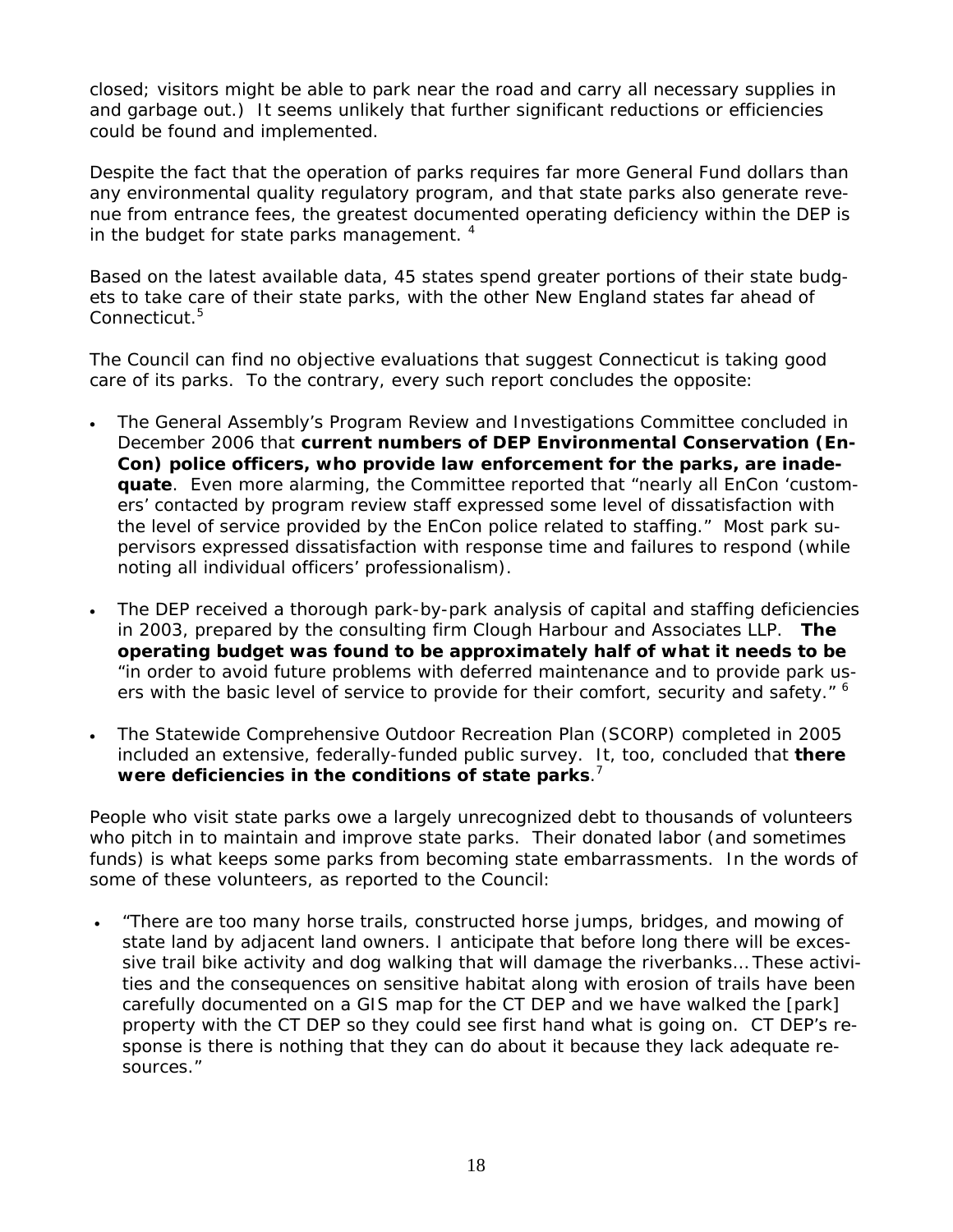• "Bluff Point and Haley Farm are becoming overgrown by invasive species and the trails have seriously eroded. If it were not for the efforts of Groton Open Space Association, the wonderful meadows at Haley Farm would revert to forest and trash and dog waste would accumulate."

In general, the commitment and skills of the volunteers are so valuable that they should be put to use for park improvements and special visitor services, not exploited for routine maintenance and janitorial work.

There are fewer full-time state parks employees (95) than there are parks (106). The 2003 assessment determined that the 51 largest parks require about 200 full-time staff, plus about 1900 seasonal positions (versus the 500 filled last year).

Seventy percent of Connecticut households use state parks.<sup>8</sup> The majority of residents support spending more to maintain and improve parks.<sup>9</sup> Why, then, do the parks languish in disrepair? Why has park staffing been reduced by one third since 1995? To date, no compelling explanation has surfaced. Perhaps this was expressed best in a recent newsletter of the Friends of Connecticut State Parks, which helps to promote the parks and contributes untold hours of volunteer assistance: "The lack of realistic monetary support for personnel and operations is bewildering, especially in light of the minimal cost of the park system to Connecticut taxpayers and its crucial position in the state's tourism industry."

### **DO PARKS COMPETE WITH ENVIRONMENTAL PROTECTION?**

If the General Fund budget support for parks were increased to the level necessary to operate an adequate park system, would the environment improve? People's lives would improve, the state's tourism industry and overall economy probably would improve, and people might learn more about their natural resources, which should prove to be beneficial to society. But would the additional appropriations lead to measurable improvements in Connecticut's air, land and water, in the way an investment in pollution control or recycling or land preservation would lead to improvements?

**The Council recommends that the General Assembly view state parks operation as a program quite distinct from the regulatory, pollution control and natural resource management programs of the DEP.** It is a service strongly desired by state taxpayers. State government should set aside enough money (probably 20 million General Fund dollars) in the budget each year to allow the DEP to operate an adequate park system. Then, for environmental protection, calculate what the rest of the DEP needs. Otherwise, the parks will absorb any incremental appropriations and the DEP will not be able to move forward on *environmental protection*.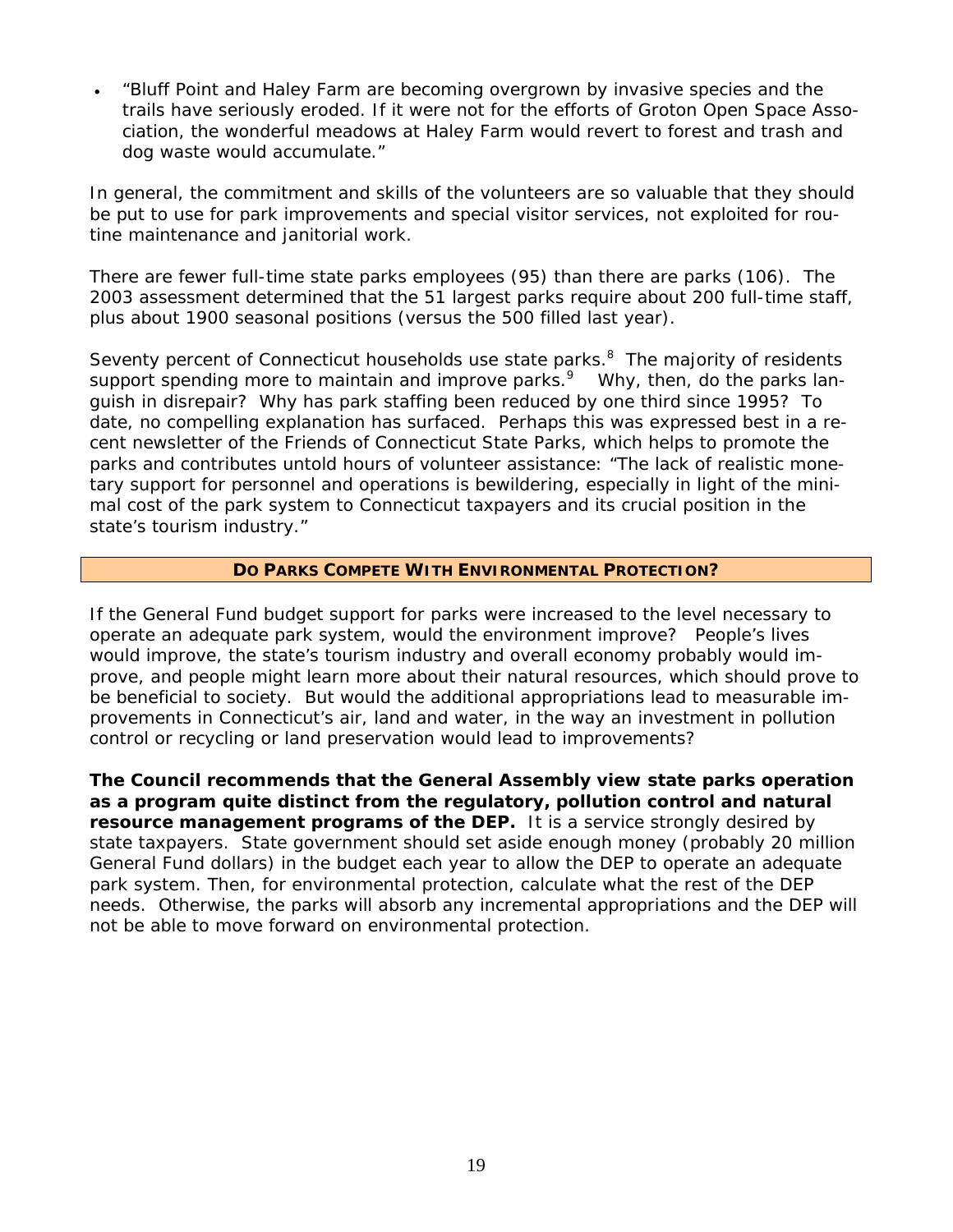### **BEYOND PARKS: PROTECTING AND IMPROVING THE ENVIRONMENT** *(by regulating waste, curbing pollution, reducing impacts of land development, and managing natural resources)*

The volume of regulatory work performed by the DEP is large. It receives more than 3000 applications a year, of which about 700 to 800 are individual permits, meaning the application is reviewed by engineers and analysts and a decision is made. In most cases, the public has an opportunity to comment and/or request a public hearing. The large remainder of the applications consists of a) general permits, which are essentially automatic if the person or company registering for the permit meets the conditions of the general permit in question, and 2) "short process" permits for minor and temporary activities. General permits were introduced and expanded by the DEP in order to help manage its workload of minor pollution sources; they apply to dozens of types of facilities from certain generators and docks and moorings to recycling and composting facilities, scrap tire processors, and many types of wastewater discharges.

Each year, slightly more individual permit applications are received than are closed out, and there are generally about 1300 individual applications pending at the end of any year. When the general permits and short process permits are included, about 1800 applications are pending at the end of any year. In December 2007, the number was 2600.

Inspections have declined almost every year for ten years, though they increased slightly in 2006. The number of inspections conducted in 2006 (6,791) was less than half the number conducted in 1997 (14,587).

The good news about this significant regulatory workload is that it is largely paid for by the federal government and the industries that are being permitted and inspected. The bad news is that it the programs are bound to the funds, and the funds to the programs, and the Department is utterly unable to respond to emerging demands for which there is no specific revenue.

### **UNEQUIPPED FOR A CHANGING WORLD**

The demands of environmental protection are changing significantly. Manufacturers have adapted to modern regulations or moved, vehicles have been getting cleaner and utilities have been reducing their emissions. Traditional regulatory programs will not get Connecticut to its goals.

The DEP estimates that many more miles of rivers and streams are affected by runoff from developed areas than from sewage and industrial pollution combined. There is a general consensus that the gravest threat to our state's water, air, forests and wildlife is sprawling land development and pavement, much of which exceeds that which is required to meet consumers' demands. Yet the DEP is not able to respond when it cannot pull funds from the traditional regulatory programs.

• The DEP has identified Landscape Stewardship – "coordination and focusing of the Department's many programs that influence land development to ensure that they are not having unintentional adverse effects" – as an important priority. But the cur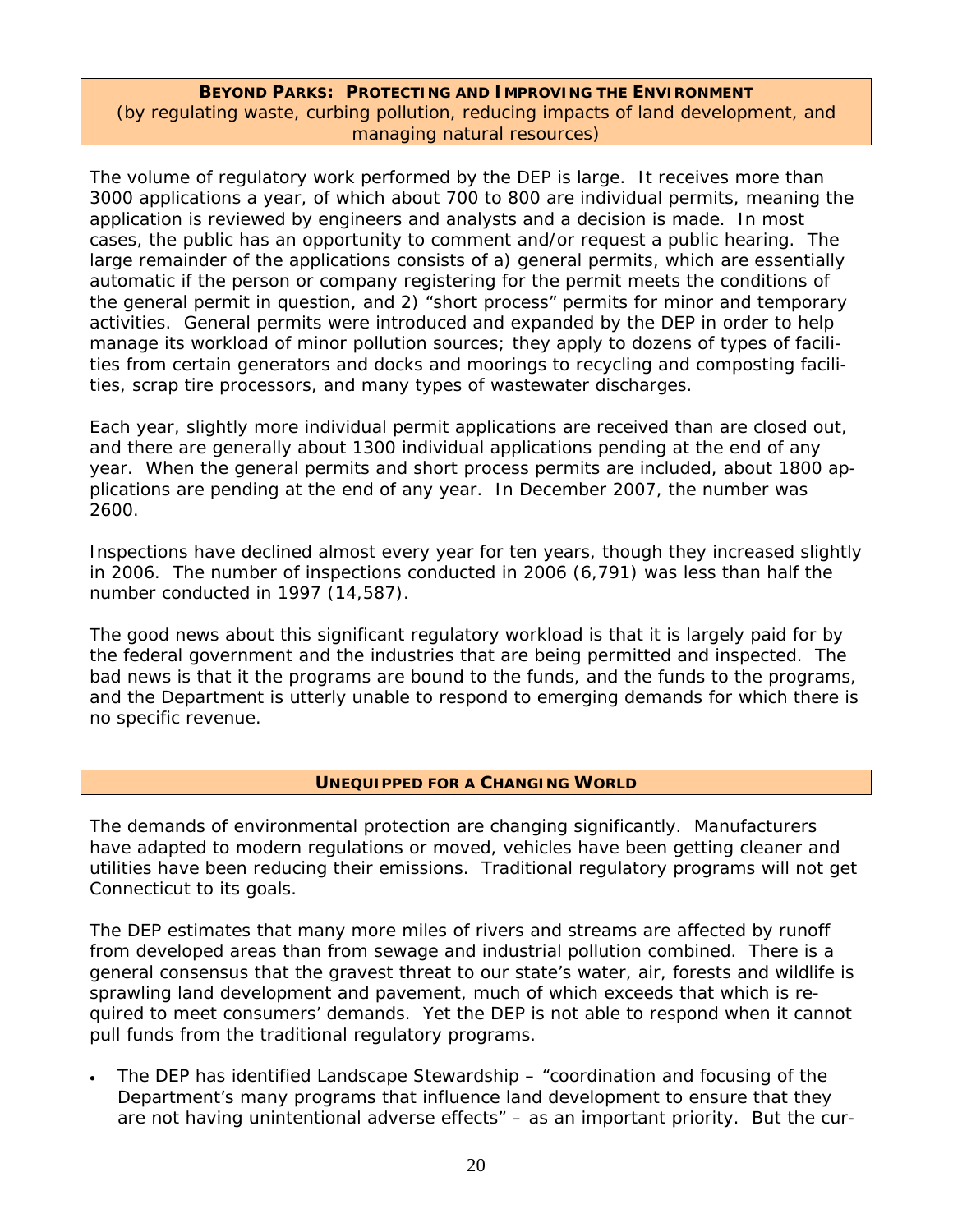rent effort, which is supported by fee revenue from other programs, is necessarily very limited in scope.

• The DEP has only two staff positions to run and oversee the statewide inland wetlands and watercourses program (with one in the process of being added). Previous CEQ examinations show that a minimum of six are needed. Towns say repeatedly that they are under greater pressure from development and need assistance from the DEP, but the DEP can no longer provide such assistance as it once did; the DEP must apply most of its resources to the municipal commission training program.

Three specific examples of why two staff positions are not enough to run a statewide wetlands program:

- 1. When the Council referred a complaint of an alleged wetlands violation to the DEP, it took DEP staff more than a year to do a cursory investigation (with no site visits), and another year to conclude the case, with resultant recommendations to the town still not implemented.
- 2. The DEP produced an award winning wetland training video/CD that covers part of the first segment of the training classes organized by the DEP. It was produced at a discount by a public college. The second CD will not be produced unless outside funds are found, probably from the future settlement of an environmental violation. In the Council's view, this should be a routine expense, not dependent on the prosecution of a polluter.
- 3. The DEP's inland wetlands division must spend most of its time creating and coordinating training sessions for municipal wetlands commissions, as local commissions are required by law to have at least one member who has completed training. Nonetheless, at public forums around the state, the Council repeatedly hears from local commissions that more training is required. Also, an ongoing review by the Council has found that many municipalities are flouting the training requirement. Training is undeniably important: A Council study in progress has found that commissions with trained members are more protective of wetlands than those without.
- The Department has been delayed in renewing discharge permits for numerous companies. Renewed permits usually replace older pollution limits with more stringent ones. Because renewal results in an improved environment, delays serve no party and postpone attainment of the state's goals.
- The type of outdoor resource most in demand by Connecticut residents are **greenways**, places where people of all ages can walk, ride, use wheelchairs other nonmotorized means to exercise and enjoy the air. The resources the DEP can devote to greenways are minimal.





that have combined sewer overflows (page 10) were required to submit long-term control plans by the end of 2007. Only one has been reviewed by the DEP. The re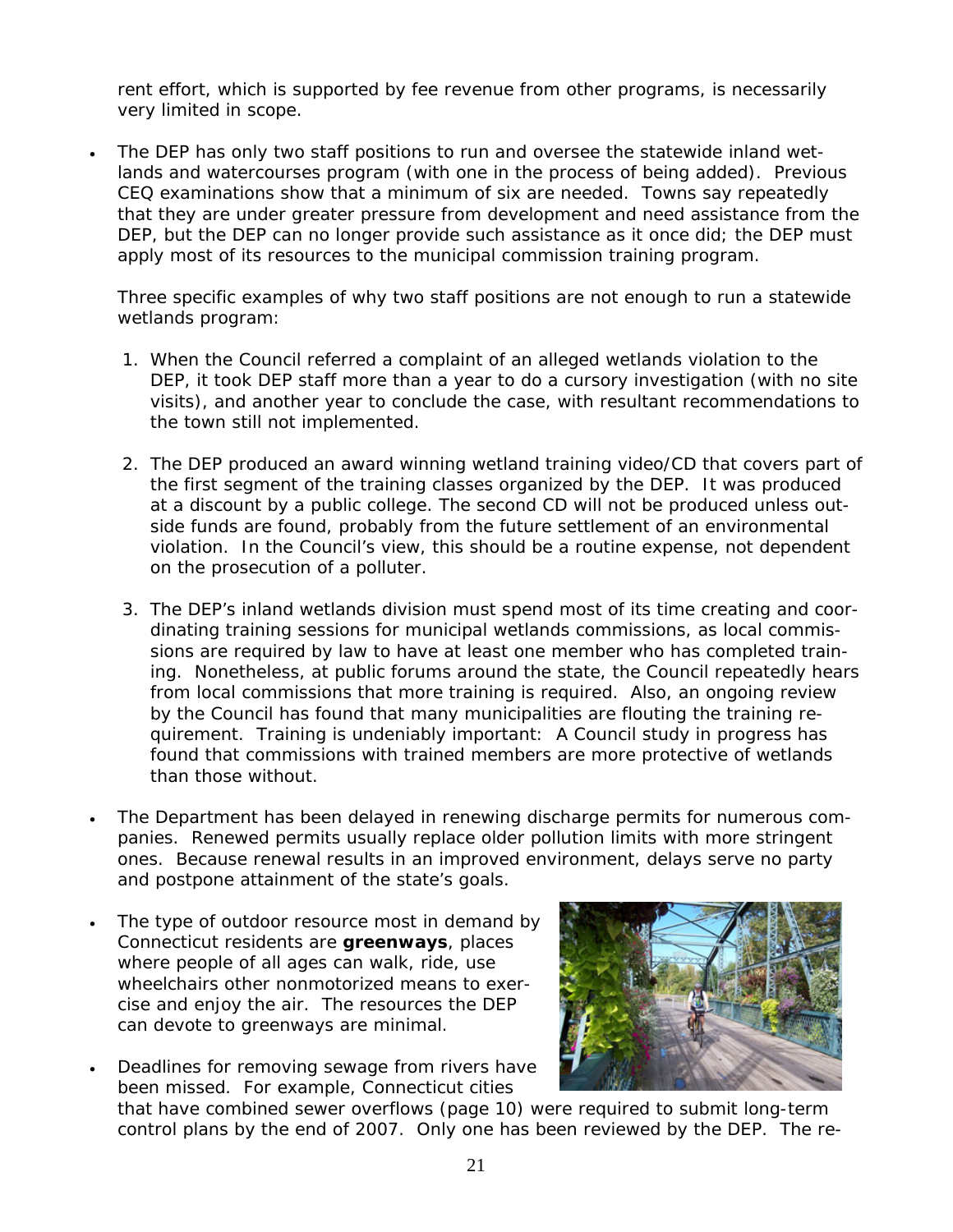sult is likely to be a delay in meeting goals for sewage-free rivers, as well as many millions of dollars of extra construction costs.

- The Department takes many years to complete some tasks that should only take one or two, if they are completed at all. Two examples:
	- o The DEP is responsible for updating regulations for the Connecticut Environmental Policy Act. It has not done so, even though the Act was amended substantially in 2002.
	- o The DEP has been working since 2001 to determine how much land in the state is protected open space, and it likely won't know for at least two more years.
- The DEP is not able to take full advantage of the internet and other current technology, though it is making slow strides with advances such as online sales of licenses. The DEP currently is recruiting a contractor to develop an on-line training program for companies that generate small quantities of hazardous waste. It is able to do so only because of a settlement with a polluter. This type of e-government initiative should be expected of a modern agency, and not dependent on the prosecution of a polluter.
- Hundreds of thousands of tons of garbage are being shipped hundreds of miles by truck to be buried out of state because Connecticut failed to meet its recycling goals. The DEP recognizes this and has recommended a huge increase in waste recycling and reduction, but can't do the necessary work.

### **THE PATH TO THE PRESENT**

Analysis of past budget trends does not illuminate the path to the future, but it does illustrate how the DEP ended up fiscally handcuffed.

The DEP employs about 1,000 people, the same as in 1988. The three big changes over those two decades are 1) The park system has expanded, 2) the Department has been charged with dozens of new responsibilities, with very few reductions in responsibilities, and 3) Appropriations of General Fund dollars have become a much smaller source of money for the DEP.

When the DEP was created in 1972, nearly 90 percent of the staff was paid from the General Fund. In 1988, that was down to 75 percent. Following the creation of the Environmental Quality Fund and Environmental Conservation Fund in 1990, which allowed the DEP to retain certain revenues, the General Fund portion of the budget declined yearly (with the exception of a slight increase in 1998) to its current level of 37 percent of staff (and just 26 percent of overall DEP spending).

For a few years following the creation of the special funds in 1990, the number of employees increased slightly, peaking at about 1100 in the late 1990s. The special funds were intended to supplement the DEP's budget, but the trend has been for industry fees and user fees (parks, fishing and hunting, etc.) to replace General Fund appropriations.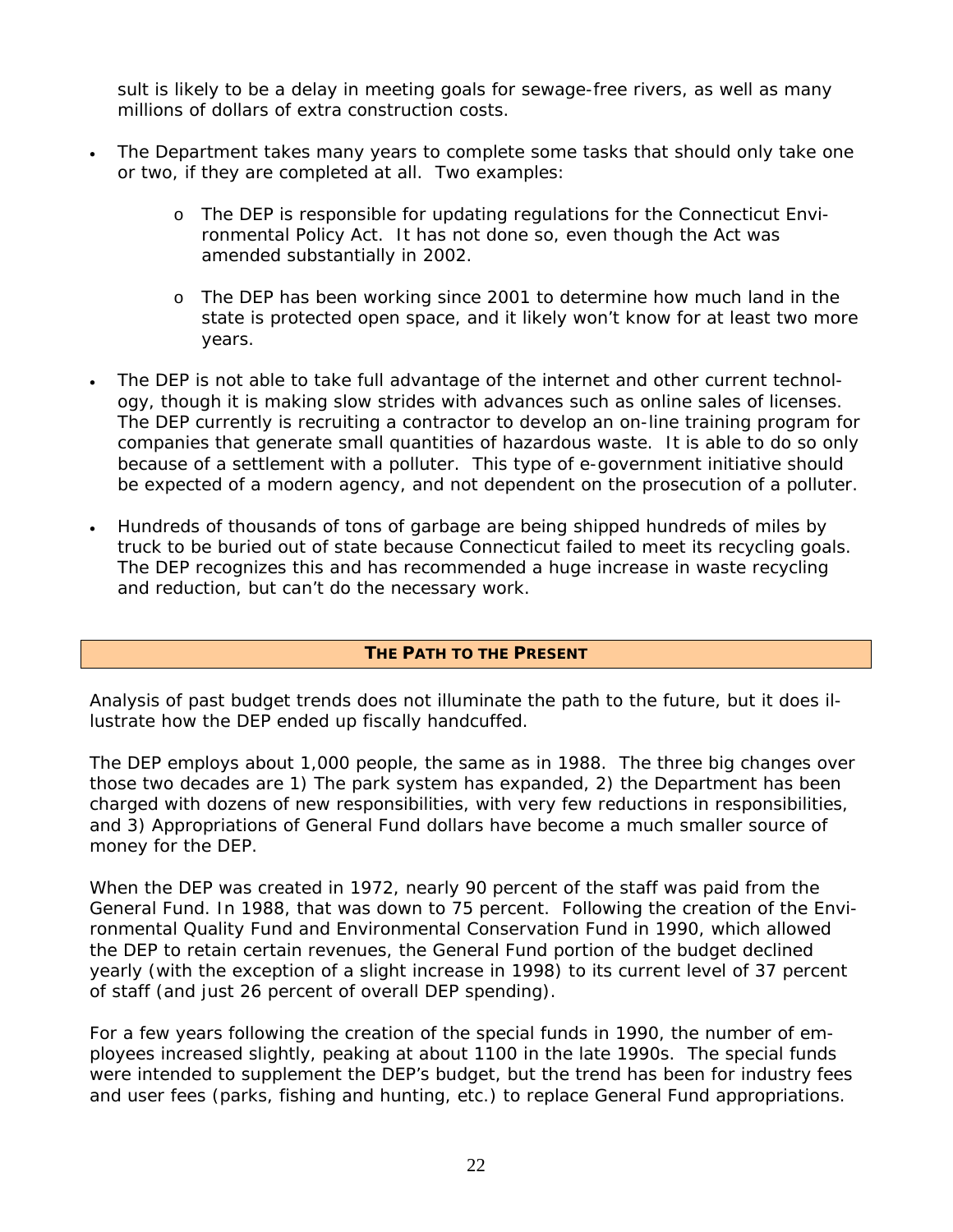Remarkably, the General Fund appropriation for the DEP in FY 2007, when adjusted for inflation, was below the General Fund appropriation for FY 1972.

Whatever complaints people might have about the DEP, they can't complain that the DEP is wasting state tax dollars.

### **FEES: TOO HIGH OR TOO LOW? WHO IS PAYING?**

One of the most controversial applications handled by the DEP in 2007 concerned a sewage treatment facility in Madison, where a developer proposed a 127-unit development at the edge of a state park. The sewage treatment facility would discharge to the ground. DEP engineers spent many hours reviewing the application, visiting the site, and determining specific monitoring and other requirements that would be essential to the protection of the public and nearby marshes over the long term if the permit were approved. This was followed by months of hearings and further review. As of this writing, the permit awaits the Commissioner's final decision.

The application fee paid by the developer was \$4,725. This amount did not begin to cover the DEP's costs. So who paid for the DEP's review? It is not easy to determine, but certainly it was not the Connecticut taxpayer. That section of the DEP receives no General Fund appropriations. The costs were paid from a combination of federal grants and fees paid by other businesses for other projects.

Clearly, application fees for large-scale underground sewage discharges need to be increased. If the fees were increased tenfold, they could very well still be inadequate to cover costs, and the size of the fees, when applied to other types of applicants, could be perceived as impediments to attracting desirable businesses. However, if fees remain low, then the difference has to be made up by tax dollars.

### **ANOTHER PROBLEM WITH SPECIAL FUNDS: INSOLVENCY**

The DEP submitted a report to the General Assembly in March 2007 that shows the status of its special funds.<sup>10</sup> The Environmental Conservation Fund – which receives certain categories of sporting license fees and park entrance fees – were projected to be empty in 2009 if changes are not made. Revenues are not expected to keep pace with expenses for several reasons:

- Hunting and fishing license sales are on a long-term decline in Connecticut and nationwide.
- Sale of wood from state forest lands will not increase because of insufficient staff.
- Park admission revenue fluctuates with the weather, but most expenses do not.

Many fees and revenues generated by the DEP are returned to the General Fund. One of the largest categories is the sale of wood from state forest land, currently about a half million dollars per year. The revenue is limited by the acreage that can be harvested, which in turn is limited by the number of DEP foresters available to plan and oversee the harvesting. The DEP manages (through harvesting contracts) only a fraction of the land that could be managed annually on a sustainable basis. According to the DEP, harvesting of timber from state land enhances forest growth, diversity and health and yields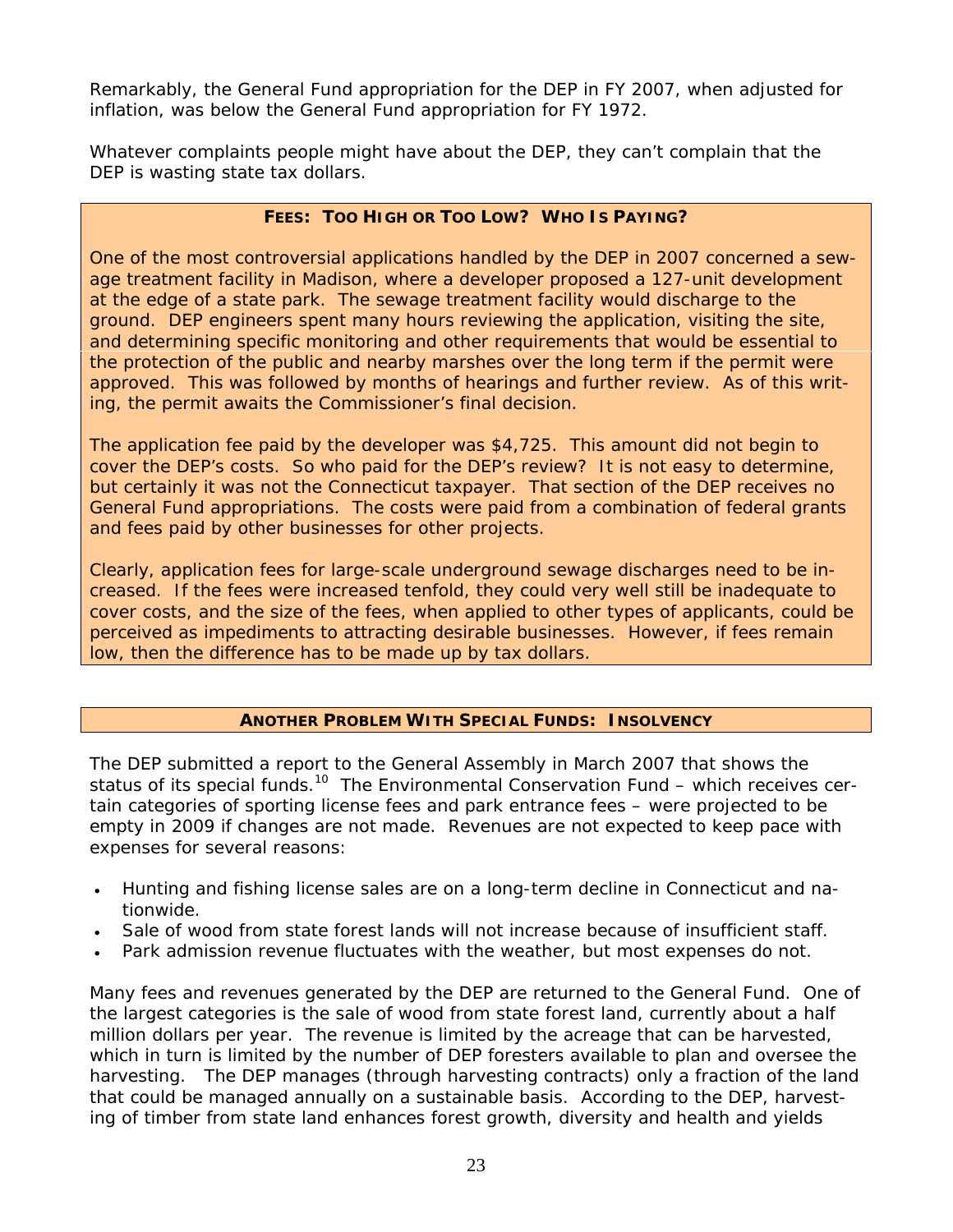considerable economic benefits. However, the DEP has been in a cyclical rut of returning fewer tax dollars to the General Fund because fewer dollars can be expended to manage the state forests. Each additional dollar spent on state forest management yields a net return to the state treasury, but the seemingly simple solution of hiring more foresters to expand harvesting simply does not occur under the current financial structure. The Council recommends legislation that would deposit wood-harvesting revenue into the Environmental Conservation Fund, where it could be used for management of state forests.

For similar reasons, the Council recommends legislation to deposit other naturalresource related fees, such as lobster licenses, trapping rights revenue, and several others to the DEP's Environmental Conservation Fund to return that fund to solvency and allow the DEP to meet its goals.

### **RECOMMENDATIONS FOR THE DEP ANNUAL OPERATING BUDGET**

**1. For budgeting purposes only, detach the operation of state parks from other DEP functions.** Fund the maintenance and operation of state parks and EnCon police at recommended levels as a state-provided service distinct from environmental protection. For guidance on the amount, consult the 2003 assessment<sup>11</sup> and the 2006 review of EnCon police by the General Assembly's Program Review and Investigations Committee. These will require at least \$20 million in General Fund appropriations annually. (Current appropriations are about \$15 million).

### **2. Appropriate adequate General Fund moneys to the DEP that would allow the DEP to plan and fully implement necessary programs** to:

- improve compliance by regulated parties
- promote responsible growth and landscape stewardship,
- reduce pollution caused by runoff from developed areas new and old,
- assist municipal wetlands and land use commissions,
- prevent excessively low flow in rivers and streams,
- create internet-based training, licensing and permitting,
- reduce greenhouse gas emissions,
- manage declining species of wildlife.

**How much is needed?** The Council is confident that the answer can be calculated, but neither the Council nor the DEP has the resources to perform the necessary calculations. The amount is almost certainly less than one percent of the state's annual General Fund budget, but considerably more than the (nearly) one-quarter of one percent appropriated for next fiscal year. It is likely to be about one-eighth of one percent for state park operations and two-thirds of one percent for environmental protection programs.

The amount needed annually for state park operations has been assessed by an objective consultant to be about \$27 million, of which about \$20 million would need to be from the General Fund. It would be possible to conduct a parallel study of staffing needs of environmental protection programs, which should be tied closely to results and goals.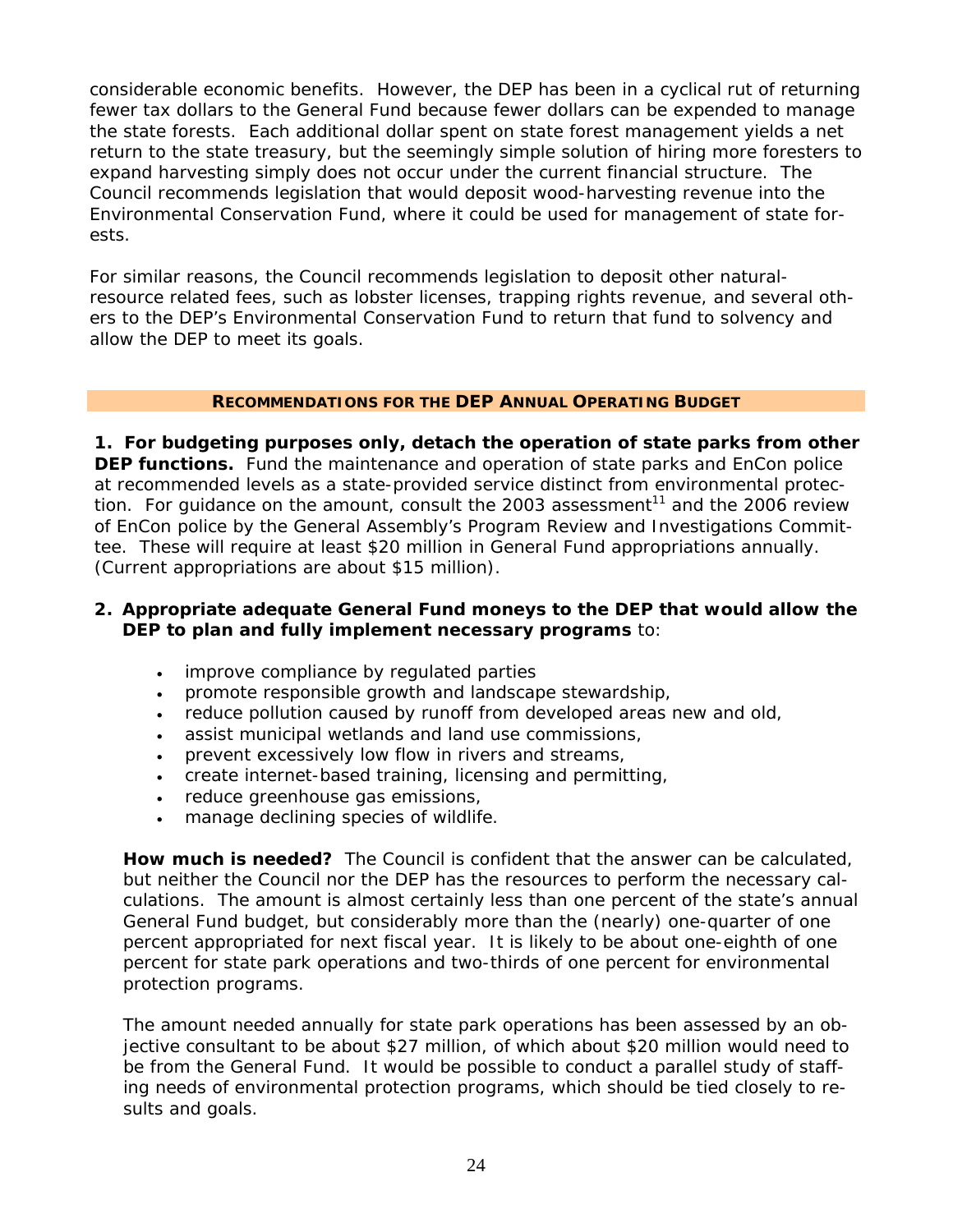**3. Governor M. Jodi Rell and the General Assembly should require the DEP to commission an objective analysis of the staffing and other expenses required to fulfill its environmental protection obligations,** similar to the study completed for state park operations in 2003, and appropriate an adequate sum to complete the study.

### **4. Restore the Environmental Conservation Fund to solvency** by:

A. Creating a saltwater fishing license, with revenue going to the Environmental Conservation Fund. (If Connecticut does not do this, saltwater anglers in Connecticut will pay a fee to the federal government beginning in 2012.)<sup>12</sup>

B. Amending statutes to return all revenue from the sale of sporting licenses and timber sales from state forests to the Environmental Conservation Fund.

**5. The DEP should assess the level of service expected by applicants and set fees accordingly.** The cost of improvements in routine regulatory work should be paid for by the regulated parties. Many of Connecticut's environmental fees are high in relation to some other states, while others (such as those for advanced subsurface wastewater treatment discharges) are far below where they need to be to support regulatory action. Perhaps most regulated companies are satisfied with current levels of service. The DEP should convene advisory boards of industries to help set appropriate fee schedules, and base the fees on the specific level of service desired by most regulated parties. For permits that are obtained more frequently by individual households (such as docks in tidal waters), the fees should continue to be assessed at the level required to regulate the same.

#### **NOTES**

- 1. The fringe benefit amounts for employees paid from General Fund appropriations do not appear in the DEP's budget; they are appropriated elsewhere in the state budget. However, fringe benefits for employees paid by special funds (fees and license revenue) are paid directly by the DEP and do appear in the DEP's budget.
- 2. Most bureaus of the DEP return dollars to the General Fund. These include numerous fees and licenses that, by statute, go to the General Fund and not a DEP special fund. Other categories include revenue from sale of wood and other resources from state lands, and fines and penalties collected from violators of pollution laws as well as fish, wildlife and natural resource laws. The DEP returns more than six million dollars per year to the General Fund.
- 3. These sums were calculated for outdoor recreation and for every DEP bureau by 1) starting with the General Fund appropriation to the bureau, 2) subtracting the amount returned by that bureau annually to the General Fund from fees, fines, or other revenue, 3) adding the estimated costs of employees' fringe benefits (which do not appear in the DEP's General Fund budget but are a cost to the taxpayer) and 4) pro-rating the cost of the DEP's central office and administrative functions across the other bureaus so that all costs are accounted for.
- 4. *Connecticut State Parks Infrastructure Conditions Assessment*, December 2003, prepared by Clough, Harbour and Associates LLP for the CT DEP.
- 5. National Association of State Park Directors, Annual Information Exchange, 2005
- 6. *Connecticut State Parks Infrastructure Conditions Assessment*, December 2003, prepared by Clough, Harbour and Associates LLP for the CT DEP, p. ES-17.